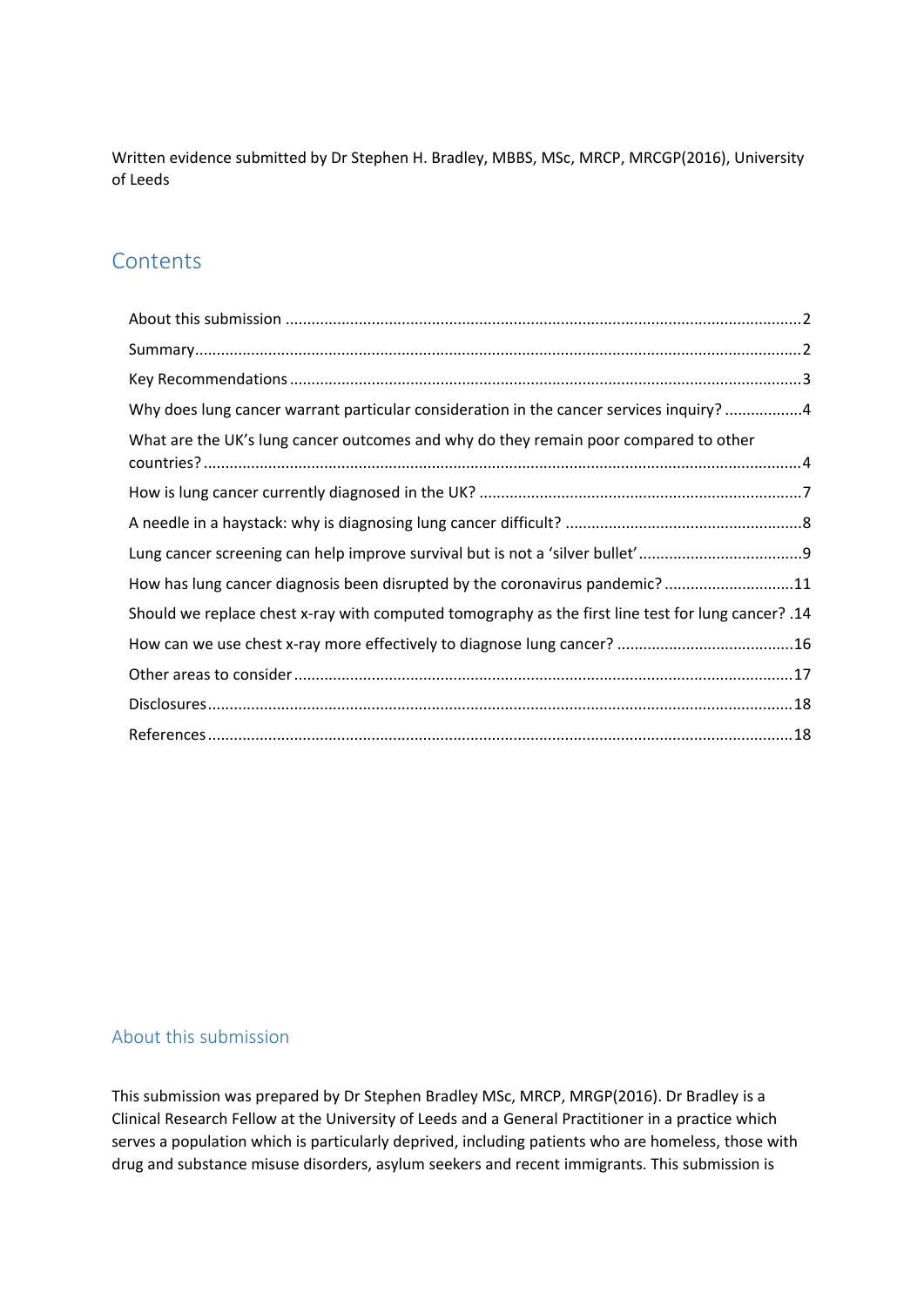focused primarily on achieving early lung cancer diagnosis and is informed by Dr Bradley's doctoral research which is supported by Cancer Research UK.

This submission is lengthy due to the complexity of the issues discussed. Given this complexity and because of the importance of lung cancer with respect to improving overall cancer outcomes it may be advisable to take oral evidence specifically on this this topic.

## <span id="page-1-0"></span>Summary

- Despite being only the third most common cancer in the UK, lung cancer is the leading cause of cancer death
- Lung cancer is an important driver of health inequalities and premature mortality in deprived communities
- The UK has poor lung cancer outcomes compared to similar countries. The reasons are likely to include the 'case-mix' with patients who have more co-morbidities and who are more deprived in the UK, disparities in uptake of optimal treatments and because cancer is diagnosed later in the UK compared to other countries.
- It is possible that part of the reason lung cancer is diagnosed later in the UK is that we have poorer access to radiological investigations in the UK compared to other countries
- Almost 90% of patients who are diagnosed with the earliest stage of lung cancer (stage 1) survive at least one year compared to less than 20% of those who are diagnosed with the latest stage (stage 4).
- Therefore increasing the proportion of patients who are diagnosed when they have early stage lung cancer is vital. The NHS long term plan's aspiration that 75% of cancer patients are diagnosed with early stage disease (stage 1 or 2) by 2028 will be very difficult to achieve for lung cancer since currently 75% of patients are diagnosed with late stage lung cancer (stage 3 or 4).
- Lung cancer is a difficult diagnosis for GPs because most patients have symptoms that are very common in the public at large and patients who are at risk of lung cancer face barriers to seeking help when they have symptoms
- Lung cancer screening for patients who do not have symptoms will not be a 'silver bullet' that will transform lung cancer outcomes. This is because most patients who have lung cancer would not be eligible for lung cancer screening, therefore along with screening we need to continue to focus on improving the diagnosis of lung cancer in patients who have symptoms
- The pandemic has caused significant disruption in how lung cancer is diagnosed, with a sustained dip in numbers of chest x-rays that are performed which has still not recovered to pre-pandemic levels
- The UK depends on chest x-ray to diagnose lung cancer (in patients who have symptoms) more than most similar countries which make greater use of computed tomography (CT). The UK has fewer CT scanners than many similar countries and we face shortages of radiology staff who are needed to perform and interpret CT scans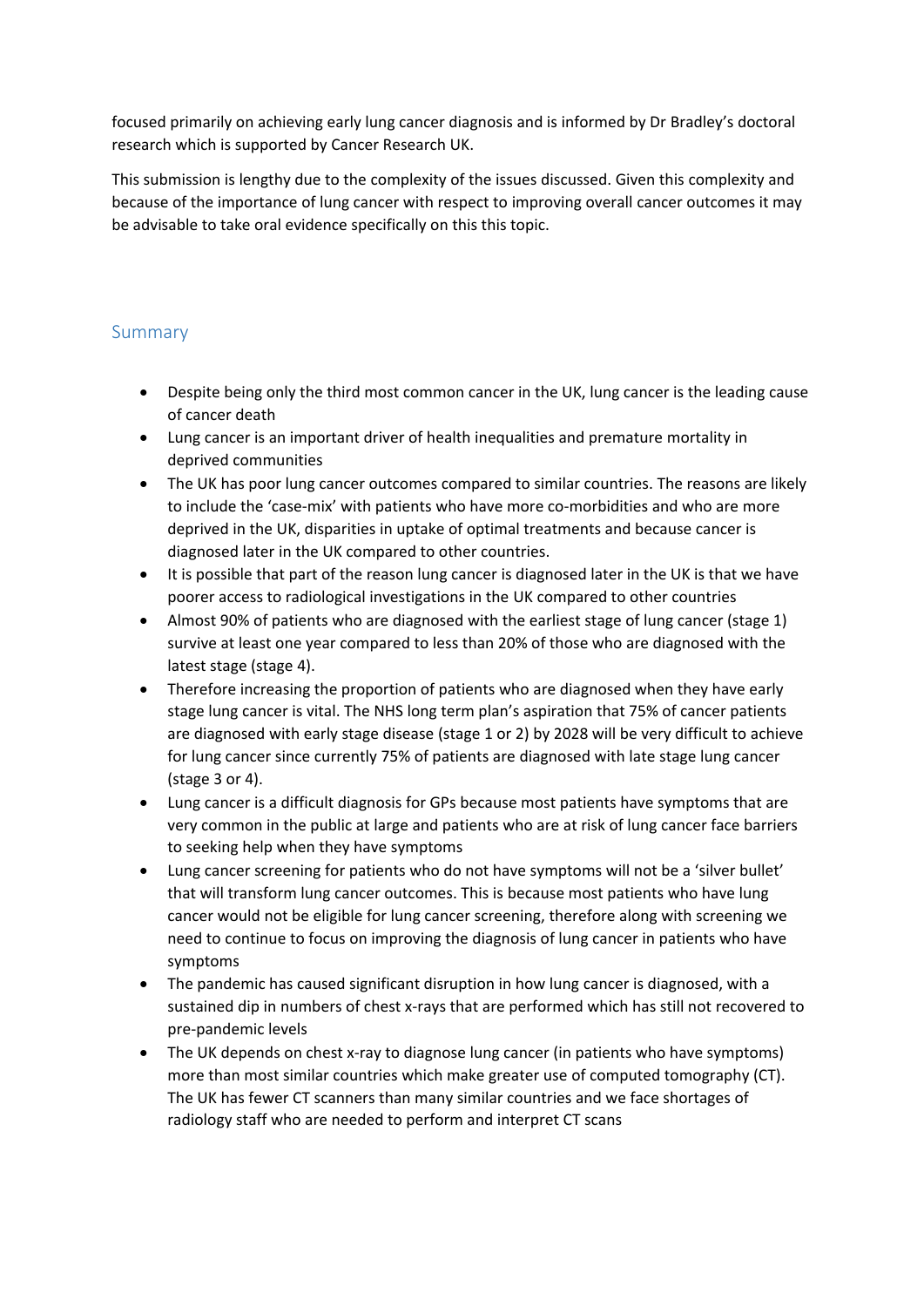- Chest x-ray may 'miss' about 20% of lung cancer cases, but the test has the advantages of being cheap and accessible and may currently be our most important tool in identifying lung cancer
- It is not known whether the costs of changing our system so that patients have a CT rather than a chest x-ray as a first line test for lung cancer would lead to significant improvements in survival for patients and whether such improvements would be cost effective compared to other ways health care resources could be used
- By using chest x-ray more extensively in patients who have symptoms we may be able to increase the numbers of patients who are diagnosed with earlier stage (and more treatable) lung cancer. This may be an important short to medium term strategy since increasing our CT capacity will require large and long term investments in staff and infrastructure before coming on-stream

## <span id="page-2-0"></span>Key Recommendations

- Build on existing initiatives to encourage patients, particularly those from deprived patient groups, to see their GP if they have symptoms and do more to tackle 'fatalistic' perceptions about lung cancer that can discourage patients from seeking help if they have symptoms
- Ensure that there is continued emphasis on diagnosing lung cancer in patients who have symptoms alongside lung cancer screening which is targeted at patients who do not have symptoms
- Consider offering greater access to 'direct access CT' to GPs so they can investigate patients who they are worried might have lung cancer, even if they have had a normal chest x-ray
- Ensure there is a focus on improving access and uptake of chest x-ray, as well as CT, in order to restore lung cancer diagnostic pathways following the disruption of the pandemic
- Invest in a randomised control trial to assess whether the UK should switch from using low dose CT instead of chest x-ray as the first line test for lung cancer
- Encourage GPs to make greater use of chest x-ray in patients who have symptoms that could be caused by lung cancer and expand initiatives which allow patients to request their own chest x-ray if they have symptoms without having to see a GP first

## <span id="page-2-1"></span>Why does lung cancer warrant particular consideration in the cancer services inquiry?

Lung cancer is the third most common skin cancer in the UK but it is the leading cause of cancer death. In contrast to the substantial improvements in survival in several other cancers, outcomes for lung cancer remain poor. While outcomes for several cancers are poor in the United Kingdom compared to other advanced economies, this disparity is particularly stark for lung cancer. Lung cancer incidence is strongly associated with deprivation and is a key driver of health inequalities. It is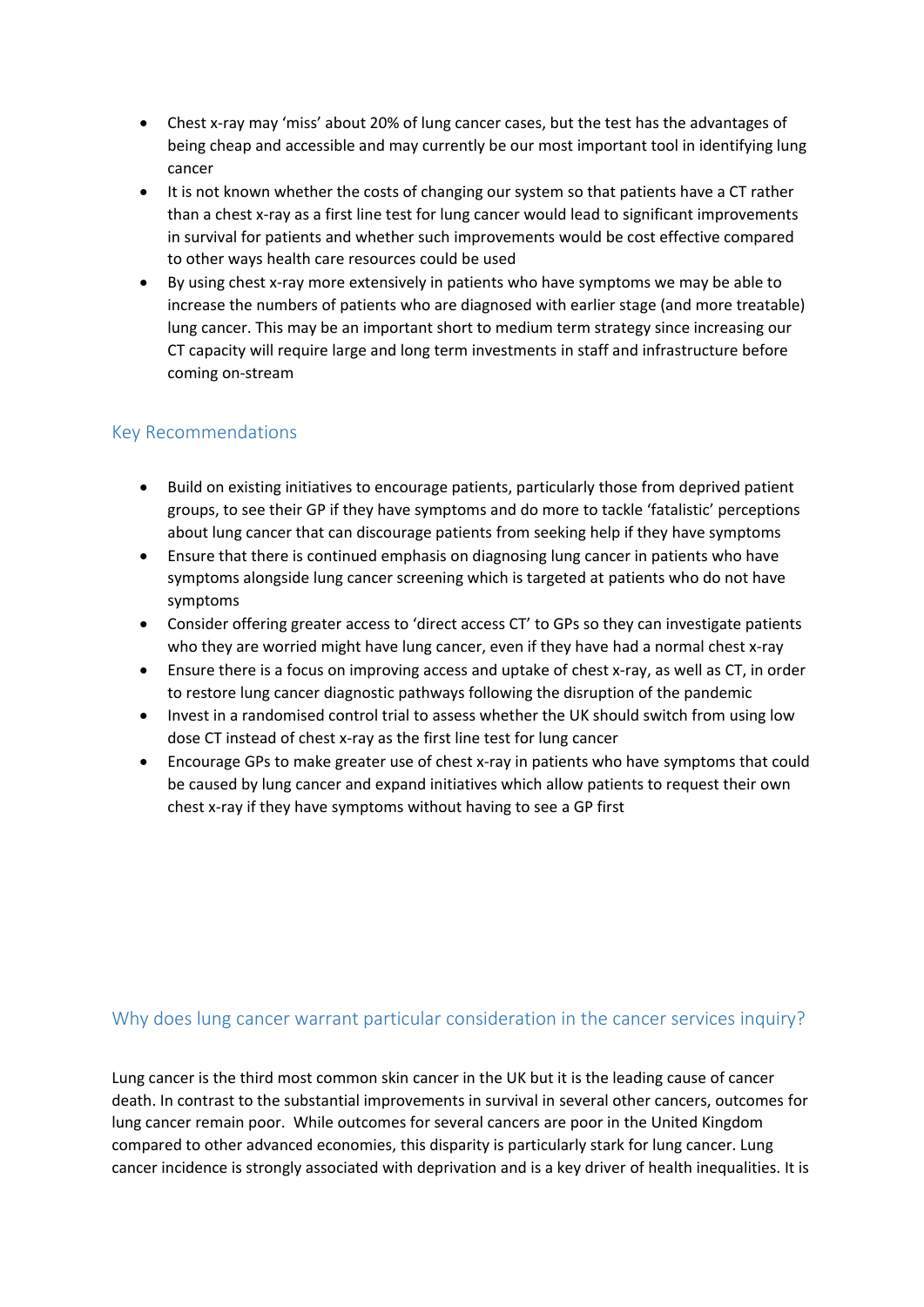a leading cause of premature mortality (deaths before age 75) in the North of England so it is vital we tackle lung cancer in order to 'level up' health outcomes throughout the UK.

Diagnosing lung cancer earlier is one of the best ways we have to improve lung cancer survival. Lung cancer is diagnosed through radiological investigations (chest x-ray and computed tomography), but access to these investigations has been significantly disrupted by the pandemic.

For these reasons lung cancer warrants particular consideration in the cancer services inquiry. In particular it is important that the inquiry recognises that the improvements we need to see in lung cancer survival is unlikely to be achieved through lung cancer screening in asymptomatic patients alone and that emphasis is also given to improving early diagnosis in patients who have symptoms.

# <span id="page-3-0"></span>What are the UK's lung cancer outcomes and why do they remain poor compared to other countries?

In England, lung cancer accounts for 13% of all cancers, following only breast and prostate cancer in terms of incidence(1), but is the leading cause of cancer deaths(2).Improvements in early diagnosis and treatment have led to improved outcomes for many cancers, but outcomes remain poor for lung cancer. Since 1971, age-standardised 5-year survivals from breast cancer, prostate cancer and colorectal cancer in England and Wales have increased from 53% to 87%,(3) 37% to 85%(4) and 24% to 59% respectively(5). In contrast, the age-standardised 5-year survival for lung cancer has only increased from 5% to 10%(6).

The International Cancer Benchmarking Partnership (ICBP) has compared the improvements in cancer outcomes across several countries between 1995 and 2014.(7) During this period the UK continued to have the lowest 5 year survival for lung cancer of the countries studied, and the relative improvement in cancer outcomes compared to that achieved by the other countries was disappointing (Table 1 & Figure 1). Of the cancers examined by ICBP, only pancreatic cancer, a much rarer tumour, had poorer outcomes in the UK over this period.

| Country             | <b>Lung Cancer 5 Year</b><br><b>Survival 1995-99 (95%</b><br><b>Confidence Intervals)</b> | Lung cancer 5 year<br>survival in 2010-14<br>(95% Confidence<br>Intervals) | Absolute change<br>1995-99 to 2010-14 |
|---------------------|-------------------------------------------------------------------------------------------|----------------------------------------------------------------------------|---------------------------------------|
| Australia           | 13.3% (12.9-13.8)                                                                         | 21.4% (20.8-22.0)                                                          | 8.1                                   |
| Canada              | 15.4% (15.1-15.7)                                                                         | 21.7% (21.3-22.2)                                                          | 6.3                                   |
| Denmark             | $8.2\%$ (7.7-8.7)                                                                         | 18.9% (18.1-19.6)                                                          | 10.7                                  |
| Republic of Ireland | $9.3\%$ (8.5-10.1)                                                                        | 19.8 (18.7-20.9)                                                           | 10.5                                  |
| New Zealand         | 11.5% (10.7-12.4)                                                                         | 15.5% (14.5-16.5)                                                          | 4.0                                   |
| Norway              | 10.8% (10.1-11.6)                                                                         | 20.4% (19.4-21.4)                                                          | 9.6                                   |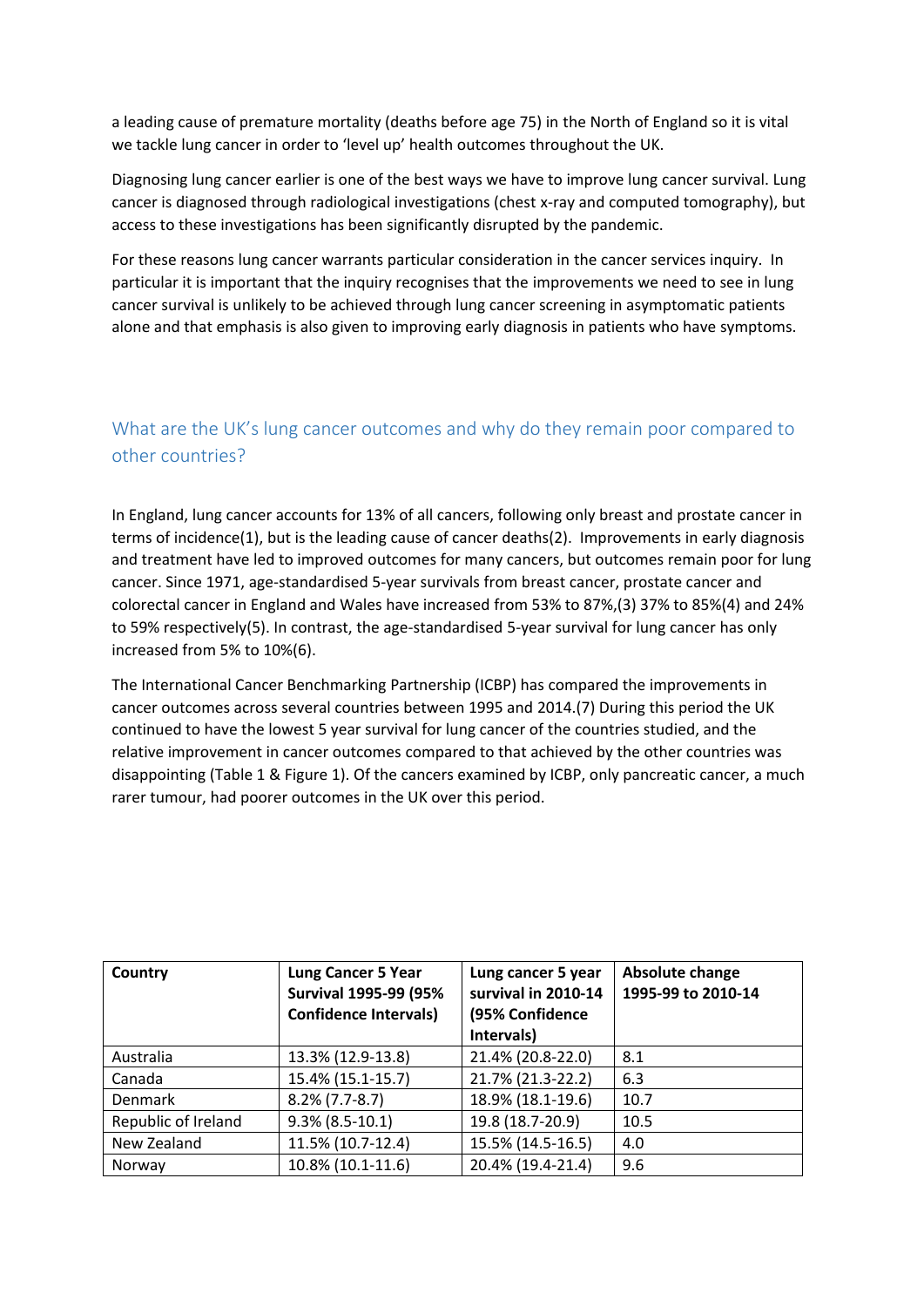| United Kingdom                             | $7.2\%$ (7.0-7.3) | 14.7 (14.5-15.0) |  |  |  |
|--------------------------------------------|-------------------|------------------|--|--|--|
| Table 1: Lung cancer outcomes 1995-2014(7) |                   |                  |  |  |  |
|                                            |                   |                  |  |  |  |
|                                            |                   |                  |  |  |  |
|                                            |                   |                  |  |  |  |



Figure 1: Age-standardised 5-year net survival for lung cancer by country, and period of diagnosis, 1995–2014. Beginning of arrow denotes estimates for 1995–99 and arrow heads from left to right refer to 2000–04, 2005– 09, and 2010–14 estimates. Reproduced from Arnold et al.(7)

The reasons for the UK's poor cancer outcomes compared to other countries are likely to be complex and remain debated. Differences in how cancer is registered between countries may account for some of the variation, with the UK's particularly high performance in consistently recording cancer diagnoses possibly exaggerating these disparities, though this is likely to be only a partial explanation.(8)

Other explanations that have been proposed are that the UK has a greater burden of co-morbidities and deprivation than similar countries(9-11), that there is unwarranted geographical and socioeconomic variation in access to the best treatments for lung cancer(12, 13) and that more patients are diagnosed with lung cancer at later stages in the UK than elsewhere.(14)

#### Recommendation: Undertake measures to reduce the burden of co-morbidities particularly amongst deprived populations and address variations in utilisation of optimal treatments

Achieving early diagnosis has long been understood as vital to improve lung cancer outcomes, since 88% of those who are diagnosed at stage 1 (the earliest stage) survive for at least one year after survival compared to only 19% of those who are diagnosed with stage 4 (the latest stage) lung cancer (see Figure 2).(15) Currently almost three quarters of lung cancer cases are diagnosed with late stage disease (stage 3 or 4) in the UK. This means that the aspiration outlined in the NHS Long Term Plan of diagnosing three quarters of cancer cases with early stage disease by 2028 is very ambitious, particularly with respect to lung cancer.(16, 17)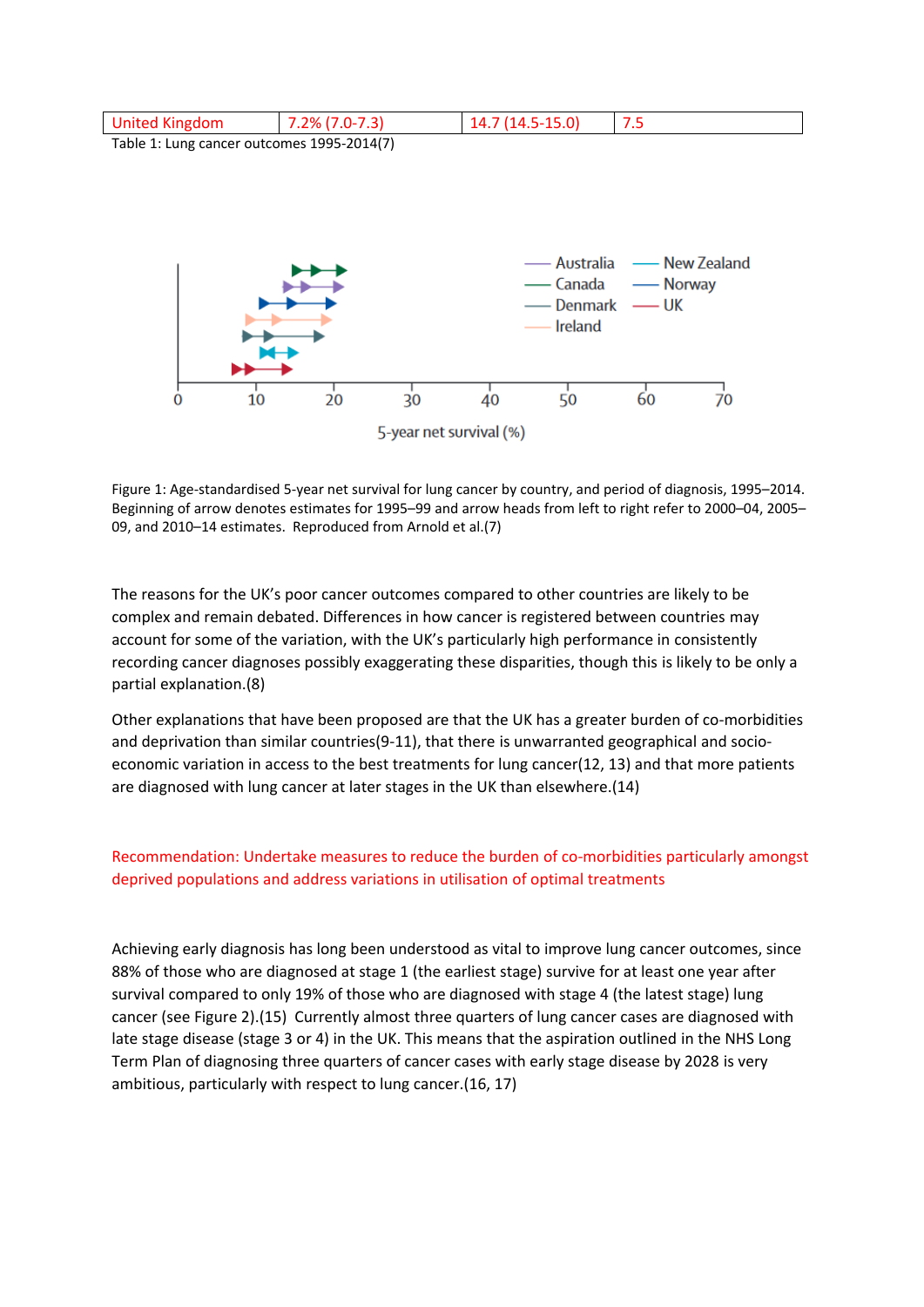Recommendation: Undertake an ambitious but plausible plan detailing how to increase the proportion of early stage lung cancer diagnoses to support the wider Long Term Plan aspiration that 75% of all cancer diagnoses should be in stage 1 or 2 by 2028



Figure 2: One-year net survival (%) by stage, adults aged 15-99 (Cancer Research UK)(15)

As lung cancer is diagnosed primarily through radiological investigations (chest x-ray and computed tomography) it is likely that access to these investigations could be a factor that explains why lung cancer is diagnosed later in the UK than in other countries, which in turn could help explain why the UK has poor lung cancer survival. Compared to other wealthy countries the UK has many fewer computed tomography (CT) scanners and performs much fewer CT scans (figure 3).(18, 19) Arguably more important than shortages in equipment is our lack of radiologists and other skilled radiology staff.(20) The case for expanding radiology capacity as part of an overhaul in cancer diagnosis has been made by Sir Mike Richards.(21, 22)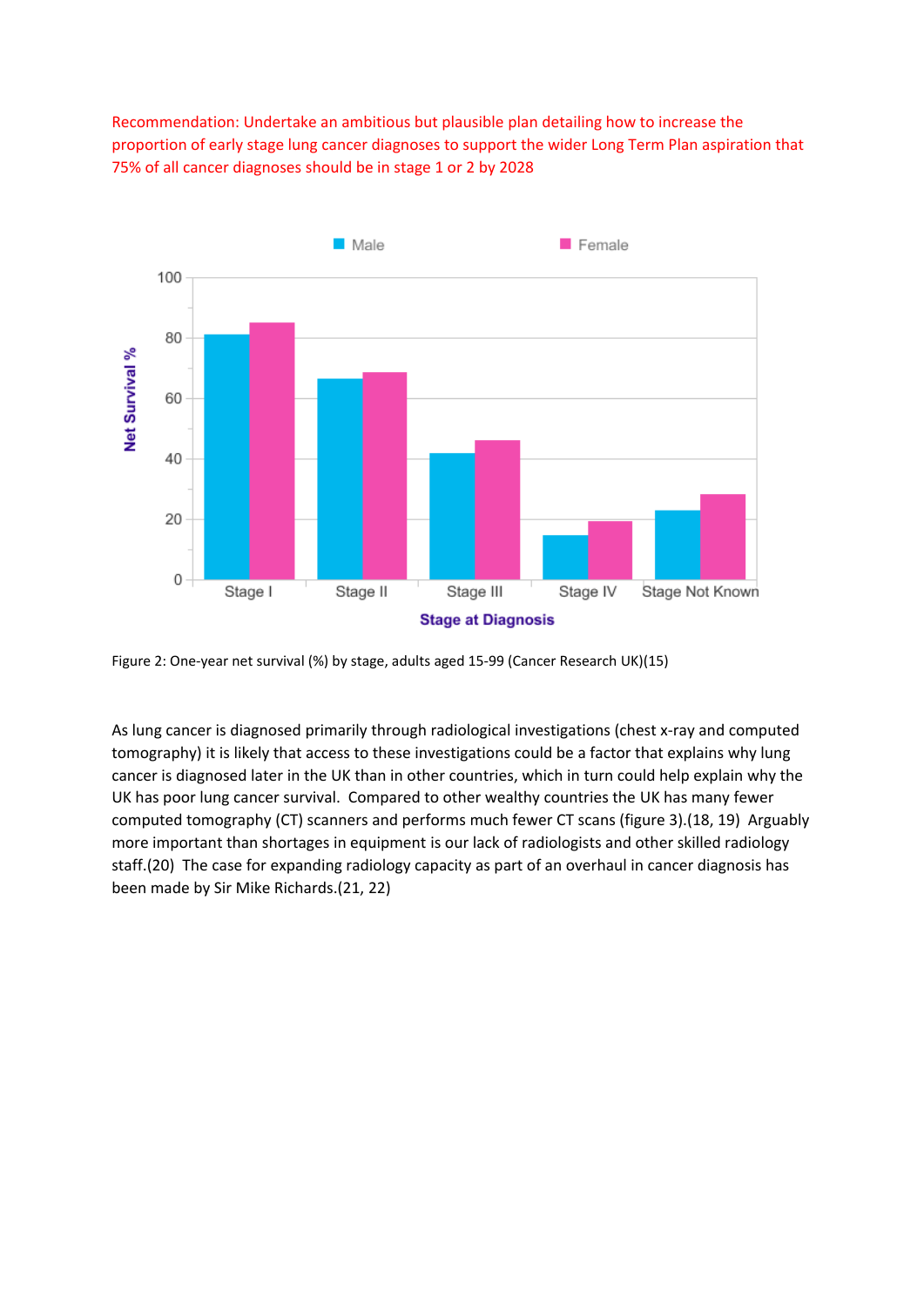

Figure 3: CT Scanners per 1,000,000 people in 2014 (OECD)(18)

The UK consequently relies much more on chest x-ray as a first line investigation for possible lung cancer than most other high income countries. Chest x-ray is less accurate that CT and may 'miss' around a fifth of cancers, leading to some concern that our reliance on chest x-ray may be contributing to delayed diagnosis.(23, 24) The trade-offs that would be involved were the UK to transition to employing CT as a first line test for lung cancer instead of chest x-ray are not straightforward and are considered in greater detail later in this submission (section: *should we replace chest x-ray with computed tomography as the first line test for lung cancer?*).

Recommendation: Prioritise long term investment in radiology capacity including radiology staff as well as equipment and infrastructure.

#### <span id="page-6-0"></span>How is lung cancer currently diagnosed in the UK?

Most patients who have lung cancer see their GP before they are diagnosed.(25-28) Guidelines from the National Institute of Health and Care Excellence (NICE) recommend that GPs arrange a chest xray urgently for the important symptoms that are associated with possible lung cancer, with the exception of coughing up blood (haemoptysis) for which a direct referral to hospital specialists is advised. Since patients who have haemoptysis are only a very small minority of patients, chest x-ray is the investigation that is currently recommended for almost all patients who could have symptoms of lung cancer.(29) In some areas GPs have access to urgent CT, however this is very variable and depends upon the policies and initiatives from local NHS Trusts.

It is important to appreciate that chest x-ray may not identify around 20% of lung cancer cases.(23) GPs are advised to give 'safety-netting' advice to patients who have symptoms that do not resolve and GPs do have discretion to refer urgently for hospital assessment for patients who they are concerned could have cancer, even if they don't meet referral criteria. However, the guidance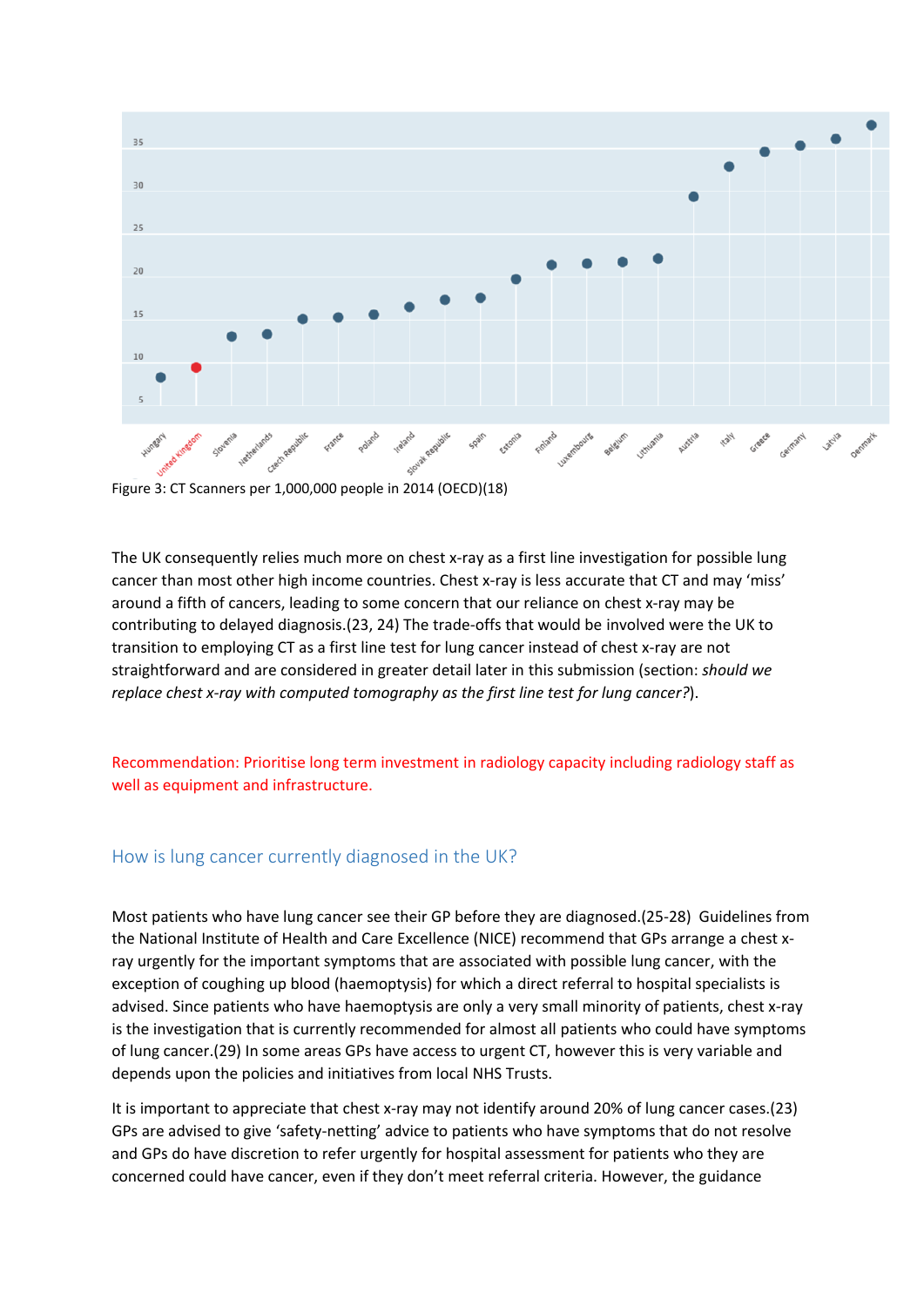currently isn't very clear as to what GPs should do when they have some concern that cancer could be present but the chest x-ray result is normal.

## <span id="page-7-0"></span>A needle in a haystack: why is diagnosing lung cancer difficult?

For GPs lung cancer is a challenging diagnosis because the most common symptoms of lung cancer are also symptoms that are very common in the population in general. This means that the chance of someone who has a lung cancer symptom, actually having lung cancer is very low. For example, about a third of patients who have lung cancer will have had a cough, but because this is such a common symptom the chance of any patient who has a cough having lung cancer is less than half of one percent (Table 2). Cough is a particularly common symptom among smokers so it may easily be overlooked by patients or their GPs as a possible symptom of lung cancer, or patients who might feel it is just a "smokers' cough". It is probably not feasible for GPs to investigate all patients who have very common symptoms like cough.

Coughing up blood (haemoptysis) has traditionally been regarded as *the* 'text-book' symptom for lung cancer, but over the past 20 years it has become less common, such that now less than 5% of patients have this symptom. This is probably because we getting better at diagnosing lung cancer earlier before haemoptysis develops, but this infrequency with which the 'text book' symptom of lung cancer is actually seen makes diagnosing lung cancer very challenging.

NICE use a threshold that those who have a 3% risk of having cancer should be referred urgently for hospital assessment. Of the common lung cancer symptoms only haemoptysis approaches this level of risk (Table 2).

A third of patients diagnosed with lung cancer have attended their GP with symptoms attributable to their cancer three or more times before diagnosis, the highest proportion for any cancer aside from multiple myeloma and cancers of unknown primaries, both of which are much rarer than lung cancer. (30) The challenges in diagnosing lung cancer probably also help explain why a third of lung cancers are diagnosed as a result of an emergency attendance to hospital. Emergency diagnoses are not only a distressing way for patients to obtain a diagnosis of cancer but is a route to diagnosis which is associated with particularly poor outcomes.(31)

It is also important to recognise the barriers that patients who are at the greatest risk of having lung cancer face in going to see their GP when they have symptoms. Such patients tend to feel stigmatised and blamed for their smoking and may be reluctant to seek help for problems that may be attributed to tobacco use.(32) Smokers are less likely to see their GP than non-smokers if they have symptoms that are concerning for lung cancer.(33) Patients who contend with socio-economic deprivation often have 'fatalistic' beliefs about cancer, perceiving that 'it is better not to know' if they have cancer and may have competing priorities which make it difficult for them to seek help.(34) Therefore these patients who are at highest risk of lung cancer need particular encouragement and support to attend along with consistent messaging that the disease isn't necessarily a death sentence and that seeking help early can save lives.

### Recommendation: Continue to invest in campaigns that encourage patients who have symptoms to get help and support messaging and research that tackles 'fatalistic' beliefs about lung cancer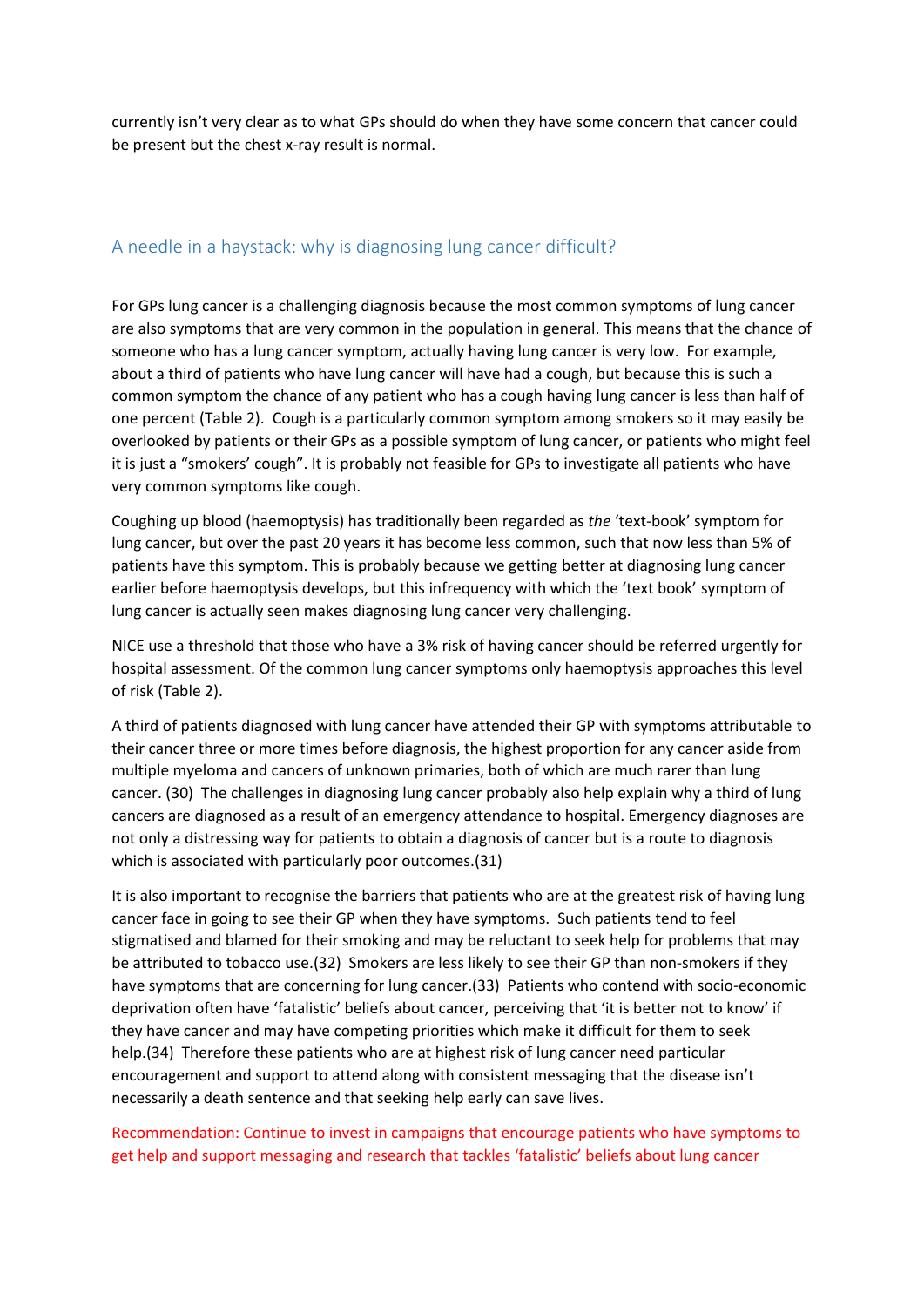| Symptom                         | % of patients with lung cancer<br>who have symptom | % chance that someone with this<br>symptom has lung cancer |
|---------------------------------|----------------------------------------------------|------------------------------------------------------------|
| Cough                           | 24                                                 | 0.4                                                        |
| Fatigue                         | $\overline{4}$                                     | 0.4                                                        |
| Shortness of breath             | 16                                                 | 0.7                                                        |
| Chest Pain                      | 8                                                  | 0.8                                                        |
| <b>Weight Loss</b>              | 3                                                  | 1.1                                                        |
| Loss of appetite                | 0.6                                                | 0.9                                                        |
| Coughing blood<br>(haemoptysis) | $\overline{4}$                                     | 2.4                                                        |

Table 2: Common symptoms of lung cancer, highlighting the percentage of patients who have that symptom in the period 2000-17 (Chowiencyk 2020) and the percent chance that someone with that symptom has lung cancer (Hamilton 2009).(35, 36)

## <span id="page-8-0"></span>Lung cancer screening can help improve survival but is not a 'silver bullet'

Lung cancer often does not cause any symptoms at all until it has advanced into a late and less treatable stage. The rationale for lung cancer screening (sometimes termed 'lung health checks') is for lung cancer to be detected in patients who are at risk of lung cancer, but who do not yet have symptoms, and if they do have lung cancer to catch it at an earlier and hopefully more treatable stage. This screening uses a form of computed tomography which has a low radiation dose (low dose computed tomography or LDCT) screening patients who do not have symptoms with chest xray alone has not been shown to reduce lung cancer mortality.(37)

The evidence for lung cancer screening using LDCT comes mainly from two large trials which have shown an approximately 20% reduction in lung cancer mortality.(38, 39) It is important to understand that this reduction is a *relative* reduction in lung cancer deaths between those who were screened and those who were not. It is estimated that this equates to three additional lives saved because of lung cancer screening, per 1000 patients who undergo that screening (Figure 4).

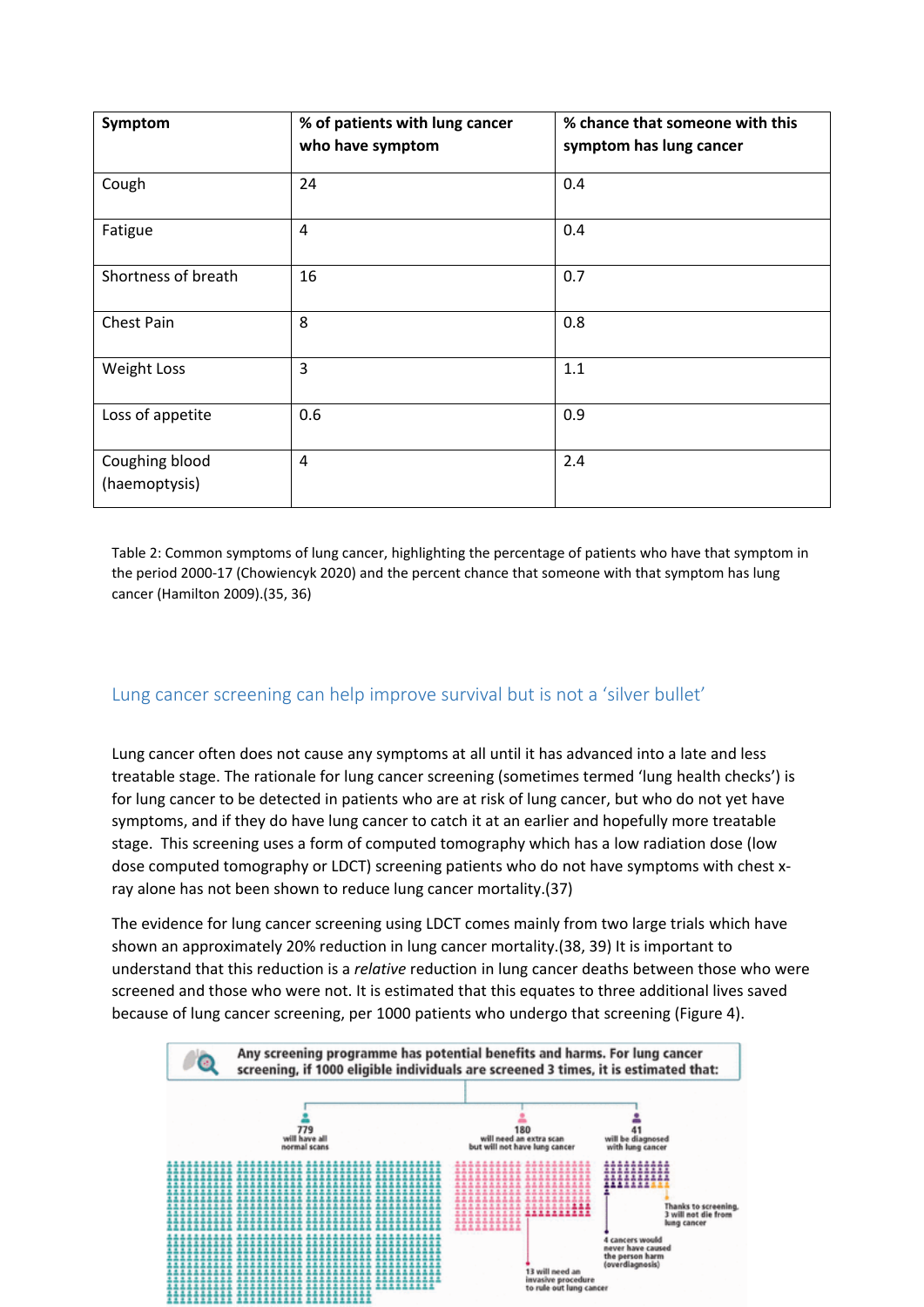Figure 4: 1000-person tool for lung cancer screening. The tool illustrates estimated outcomes based on in the National Lung Screening Trial (NLST). Reproduced from the International Agency for Research on Cancer.(40)

Lung cancer screening is featured prominently in the NHS Long Term plan and is likely to become an important part of efforts to reduce cancer mortality in England in years to come.(17) However, most lung cancer cases occur in those who *would not be* eligible for lung cancer screening.(41) In addition, not all those who are eligible take up the offer of lung cancer screening- uptake in trials and pilots has been around 30-60%.(39, 42-44) This means that, on its own, lung cancer screening will not be a silver bullet to transform lung cancer outcomes.

It is possible that in the future improvements in the tools that are used to identify patients at risk of lung cancer and/or new blood tests as a way to select patients who should go on to have LDCT screening will allow us to better select the patients who should be screened but in the meantime it is important we continue to improve the ways patients with symptoms are diagnosed rather than relying on lung cancer screening alone.(45-47)

There are other important outstanding questions and issues regarding lung cancer screening, which are detailed more fully in a review paper.(48) Some of these are:

- *Cost effectiveness:* A previous Health Technology Assessment has suggested that lung cancer screening would not be cost-effective at a threshold of £20,000 per Quality Adjusted Life Year (Quality Adjusted Life Year, or QALY is a notional measure of cost for one year of good health).(49) A health economic analysis from a lung cancer screening pilot targeted at an area of particular deprivation has yielded a lower estimate(50) and it is possible that an updated Health Technology Assessment will find that lung cancer screening is cost effective at a £20,000 per QALY threshold.
- *Opportunity cost:* A nation wide roll out of screening will require substantial radiology capacity (CT scanners and radiologists) which may have implications for our ability to promptly carry out other investigations, including urgent investigations for suspected cancer
- *Role of the National Screening Committee (NSC).* Lung cancer screening has not yet been approved by the National Screening Committee (NSC) which is the UK's body which was established to assess screening programmes following controversies around other types of screening. In the meantime screening seems set to emerge as a patchwork of local pilots and initiatives in England rather than a UK wide programme which could mean access to screening is subject to a 'post-code lottery'. Lung cancer screening is not currently being offered routinely in Scotland, Wales and Northern Ireland.

Improving how lung cancer is diagnosed in patients who have symptoms will remain important and must not be neglected, even as lung cancer screening services are rolled out.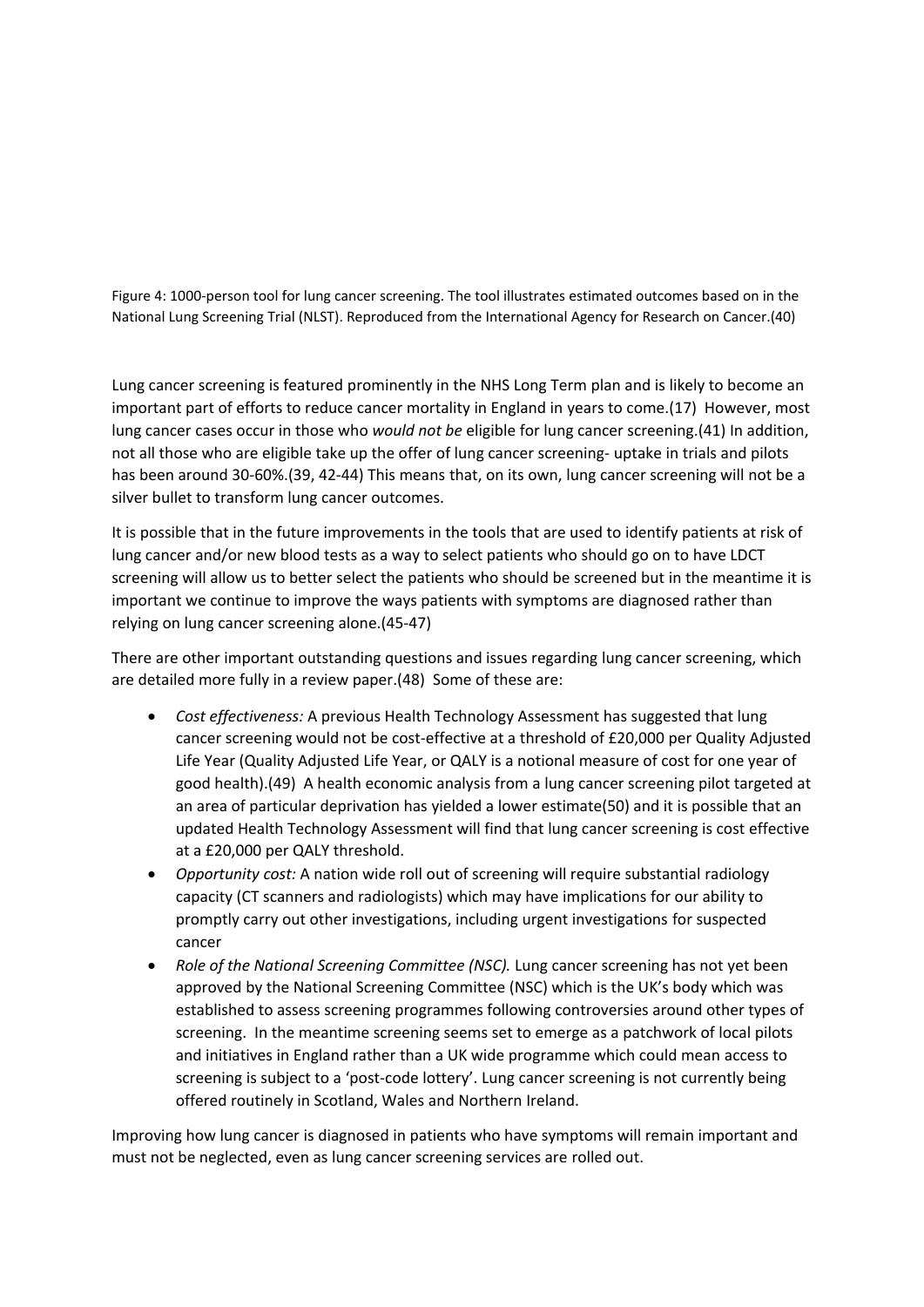Recommendation: Ensure that we continue to improve early diagnosis in patients who have symptoms, in addition to screening patients who are at risk but who do not have symptoms

### <span id="page-10-0"></span>How has lung cancer diagnosis been disrupted by the coronavirus pandemic?

The pandemic caused precipitous declines in both the numbers of GP requested chest x-rays and the numbers of patients referred urgently to hospital for suspected lung cancer ('two week wait clinics') which have still not recovered fully (Figures 4 & 5). As noted above, chest x-ray is the main method used by GPs to diagnose lung cancer, so in many cases the essential step before the 'two week wait' urgent suspected cancer referral is a chest x-ray.

An as yet unpublished analysis by colleagues in Leeds suggests that lung cancer identified on chest xrays was the common way lung cancer was diagnosed prior to the pandemic, so this disruption in the number of chest x-rays requested is concerning.(51) The proposal that chest x-ray is utilised more extensively to diagnose lung cancer is considered later in this submission (section: *How can we use chest x-ray more effectively to diagnose lung cancer?*).

It is highly likely that this disruption will have resulted in delays to diagnosis for patients with lung cancer. It remains to be seen if this also resulted in those patients being diagnosed at a later stage and if they had poorer outcomes than those diagnosed before the pandemic, but one study has estimated that the pandemic will have resulted in approximately 1,300 additional lung cancer deaths, a 5% increase over 5 years.(52)

Recommendation: Ensure that utilisation of chest x-ray is restored to pre-pandemic levels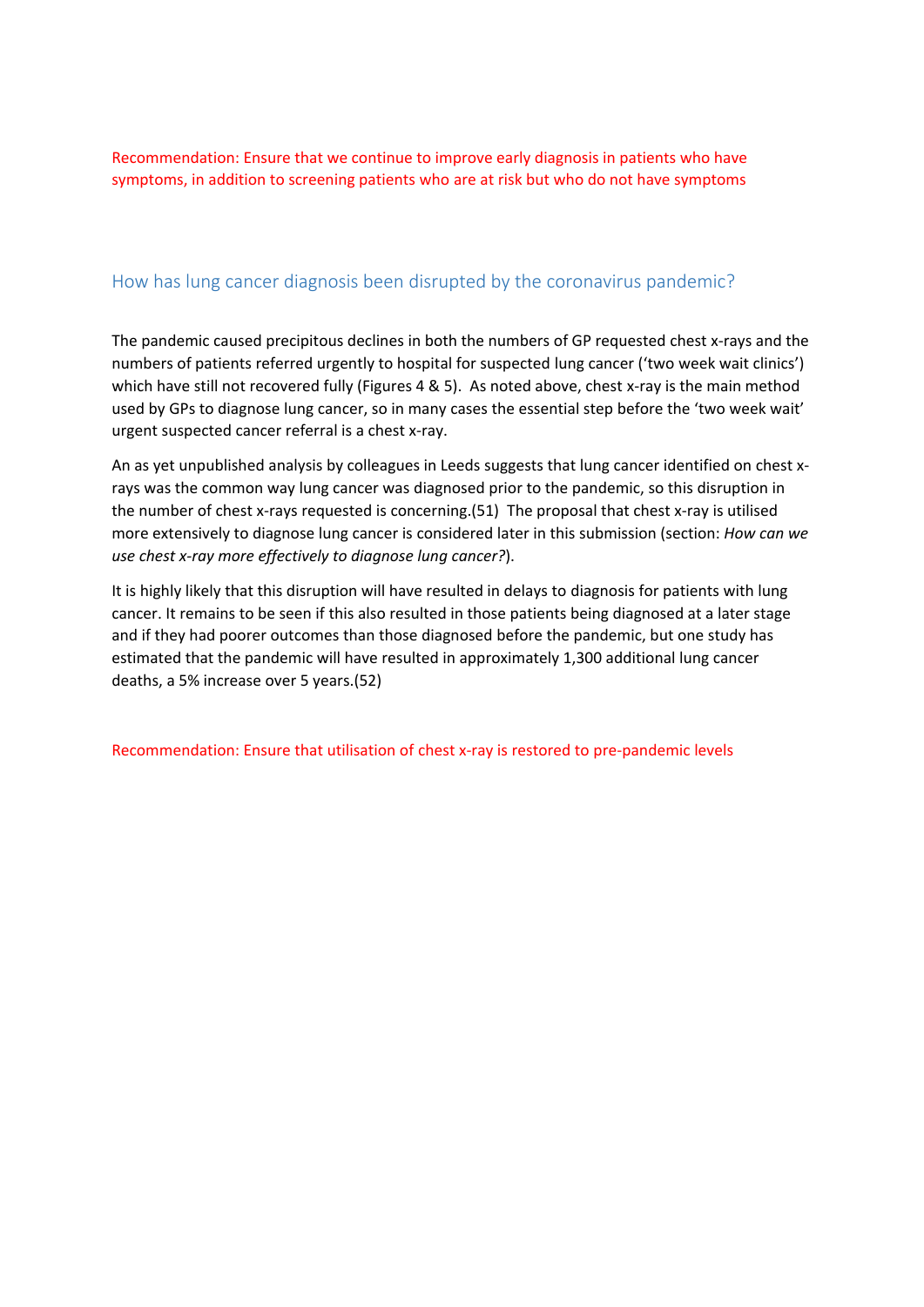

Figure 4: Number of GP requested chest x-rays in England April 2019 to April 2021. The number of chest x-rays in April 2021 has recovered to 131,265 but remains 28% lower than the number performed in April 2019 (183,035)(53, 54).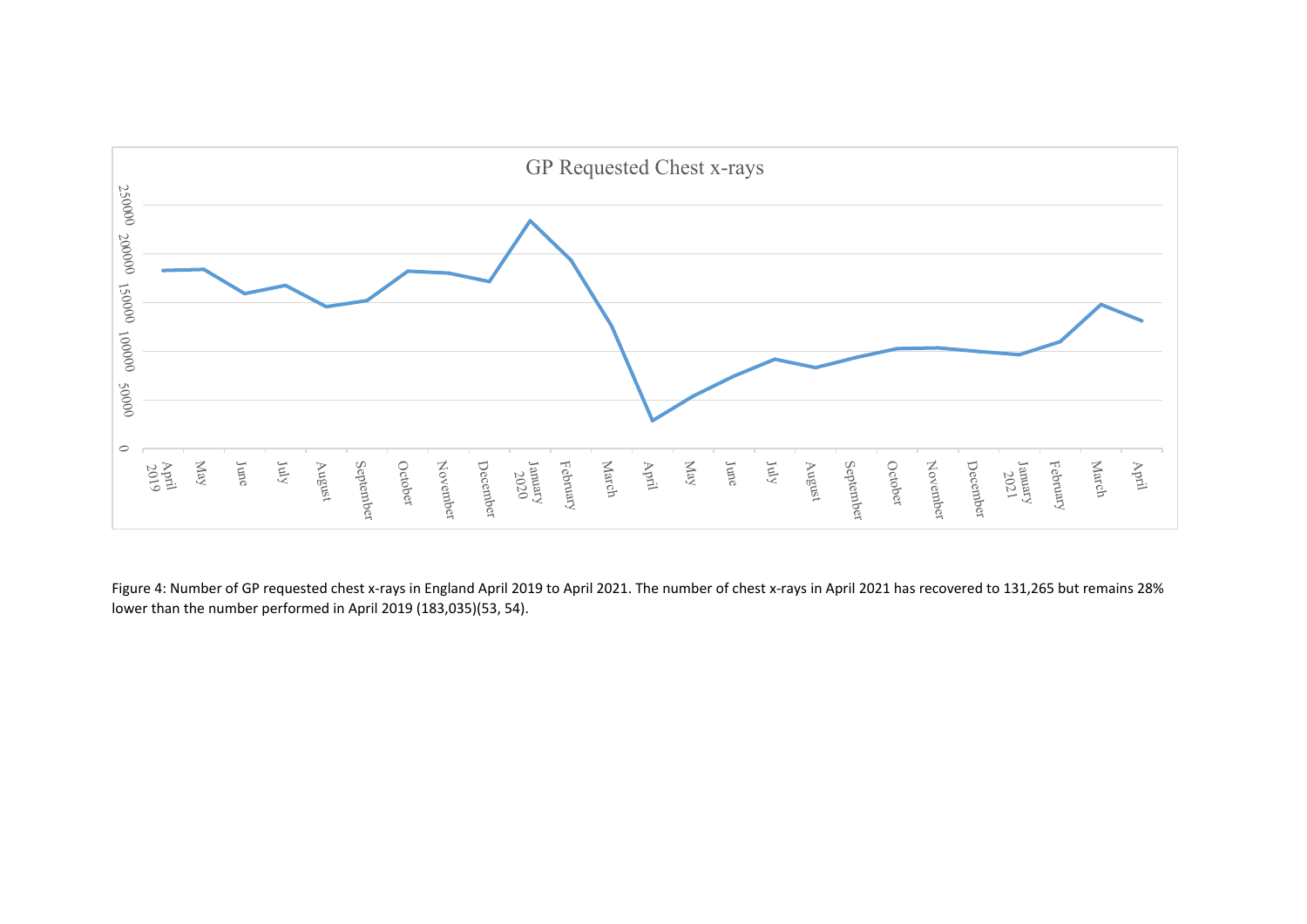

Figure 5: Number of lung cancer urgent referrals (two week wait) from February 2020 to July 2021.(55) Weekly totals indicated by bars and four week rolling average is indicated by black line. The four week rolling average at the start of this period (17<sup>th</sup> February to 16<sup>th</sup> March) was 1,622 falling to a low of 638 (6<sup>th</sup> April to 27<sup>th</sup> April) and finishing on 1,324 (28<sup>th</sup> June to 19<sup>th</sup> July) which was 18% lower than the first four week period in this graph.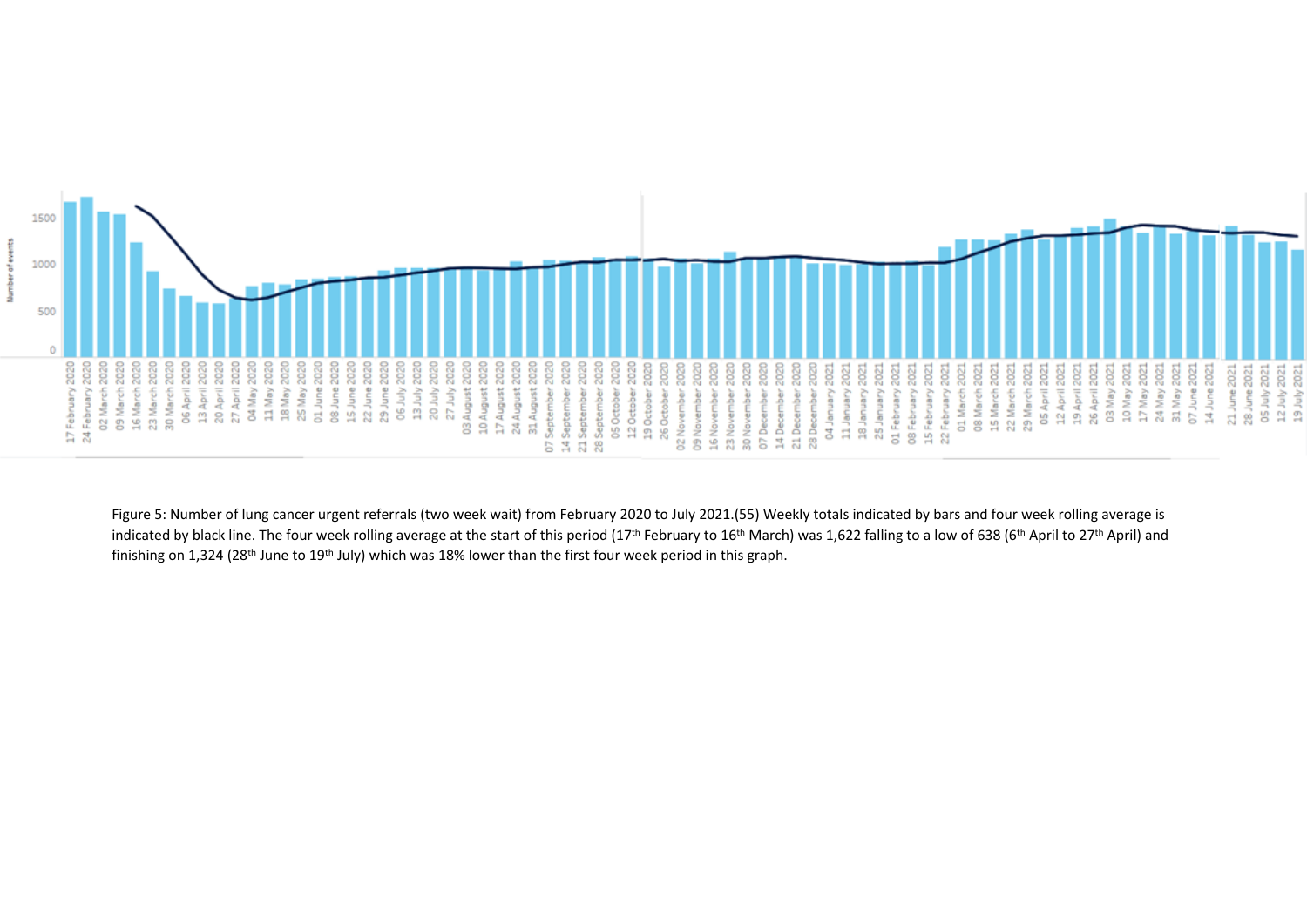# <span id="page-13-0"></span>Should we replace chest x-ray with computed tomography as the first line test for lung cancer?

Chest x-ray successfully detects only around 80% of lung cancers.(23, 56) There is therefore a great deal of concern that chest x-ray is not accurate enough to detect lung cancer reliably and it has been suggested that the test needs to be phased out in favour of CT.(24, 57) Denmark, a country which has a similar 'gatekeeper' role for GPs as the UK has recently made such a change and low dose computed tomography (LDCT) is now made available to GPs as the first line test for lung cancer.(58) Currently the UK is something of an outlier amongst wealthy countries in the extent to which we rely on chest x-ray for lung cancer detection and the relative lack of access to urgent CT for GPs.

Computed tomography is certainly a more accurate test than chest x-ray and seems certain that if we did switch to using CT instead of chest x-ray we would detect more lung cancers earlier. However there would likely to be other consequences of making such a change and the decision as to whether this would be worth the costs and harms that might result is not at all straightforward. As well as the direct costs of CT, which takes longer to perform for radiologists and requires using equipment of which we have a limited supply, using CT will also result in 'false positive' results and incidental findings being identified which may not have resulted in any harm to patients if they were left undiscovered but which may require additional investigations, appointments and inconvenience and worry for patients.

Symptoms that could represent lung cancer are very common in the population at large. NICE currently recommend patients over age 40, that have had one of these symptoms, such as cough, to have a chest x-ray and we have had undertaken successful campaigns to encourage patients to come forward for testing ('be clear on cancer').(29, 59) We would need a huge investment in equipment and radiologists for these patients to all have a CT instead of a chest x-ray. If we attempted to give all these patients a CT instead of a chest x-ray with our current capacity we would probably delay many other investigations in patients who are likely to have a higher risk of having cancer. Because chest x-ray *does* identify most patients who do have lung cancer, if we performed a CT for all patients who had a normal chest x-ray, we would only find one extra lung cancer case for about every 300 of these extra CT scans we performed.(60)

Chest x-ray is cheap, easy to perform, very accessible to GPs and has a low dose of radiation.(61-63) That means it is well suited to investigating large numbers of patients, including opportunistically investigating those who have a very low risk of having lung cancer but who have symptoms. We have seen increases in the numbers of patients investigated in this way following symptom awareness campaigns. (59) Because only a small proportion of those who are investigated with chest x-ray because of symptoms actually have lung cancer, the ability of the test to 'rule out' lung cancer is actually high. We call this the 'Negative Predictive Value'. Our team has worked that the Negative Predictive Value for chest x-ray is 0.97 (the negative predictive value for a theoretical 'perfect test' would be 1).(64)

We have also found that by taking into account the symptoms that patients had before their chest xray we can get a better understanding of how likely someone is to have lung cancer if they have had a normal chest x-ray. We found the only symptom which conferred a risk of having lung cancer that was not detected on chest x-ray that was greater than 1% was coughing up blood (haemoptysis). It is already recommended that patients who are coughing up blood are not just investigated with a chest x-ray, but that they are referred urgently to a suspected cancer clinic, where they would usually be investigated with CT, so this finding supports current practice.(29)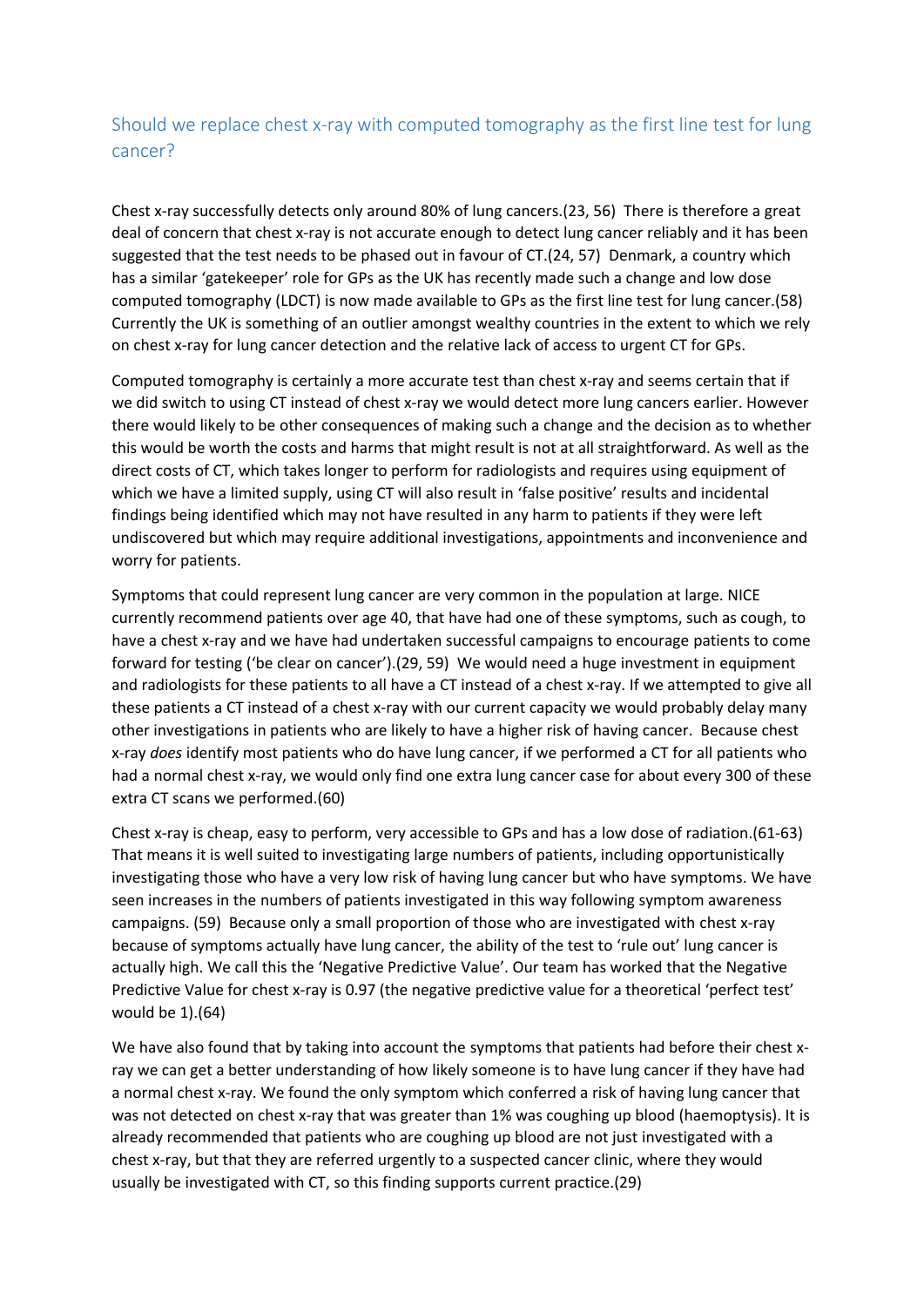While it seems certain that using CT would correctly identify more cancers than chest x-ray we also do not know whether this would necessarily translate into improved survival for those patients and if it did, whether that improved survival would be cost-effective, compared to other ways in which health care funding could be used. In a study that retrospectively compared patients who were diagnosed correctly by chest x-ray and patients who had cancers that were not identified by chest xray we did not find a difference between these groups in terms of survival and stage at diagnosis.(65) But, it is not really possible to answer this question in retrospect because the detectability of the cancer on chest x-ray could itself be linked to cancer stage and survival and therefore distort the results. For example, a bigger tumour might be more likely to be detected on chest x-ray but would also be more likely to be in an advanced stage and have a lower chance of survival.

The only way to work out whether using CT instead of chest x-ray as a first line test would lead to better outcomes for patients and whether it would be cost effective, taking in to account issues such as 'false positive' results and incidental findings, would be through a large randomised controlled trial. While this would be expensive, this is a very important policy issue and the cost of the trial would be justified whatever was discovered: either that using CT instead of chest x-ray is beneficial for patients and cost effective or that we should not switch to CT and instead save the healthcare funding we might have spent on this change for other ways to improve cancer outcomes.

Recommendation: Undertake a randomised controlled trial and health economic analysis to compare chest x-ray with computed tomography as the first line test used by GPs to detect lung cancer in patients who have symptoms

Even though we do not yet investigate all patients with possible lung cancer symptoms with CT, in several localities GPs have been given enabled to request urgent CTs (sometimes known as 'direct access CT') for patients they are particularly worried about. Even if we do not currently have enough radiology capacity to ensure that all patients with possible lung cancer symptoms should get a CT, it seems sensible to take advantage of GPs judgement (sometimes called 'gut instinct') to allow them greater flexibility in requesting CT scans for patients they are particularly worried about.

Recommendation: Support expansion of 'direct access CT' so that GPs have the flexibility to request CT for patients they are particularly worried about, even if they have had a normal chest x-ray and ensure the benefits and costs of these services are properly evaluated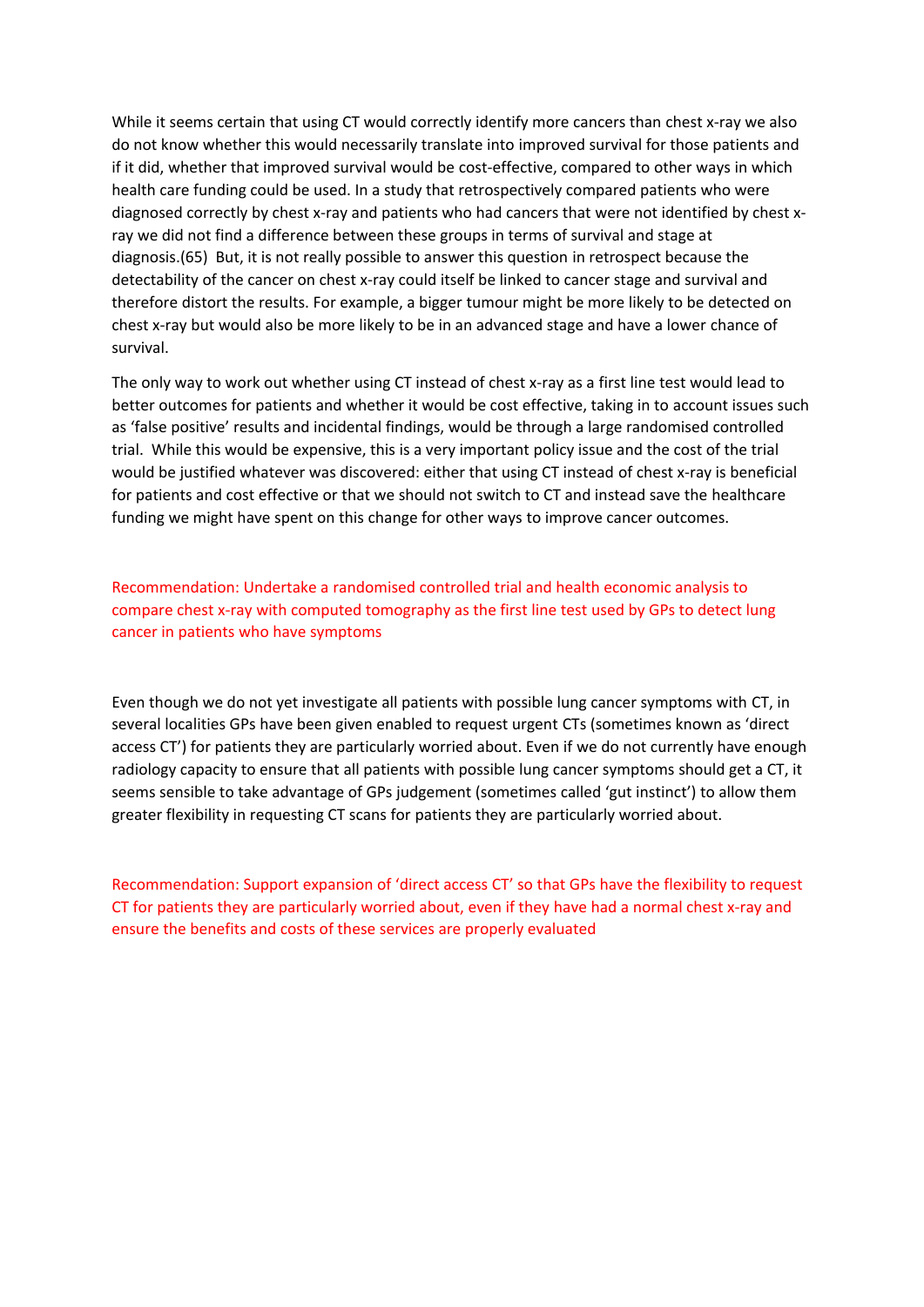### <span id="page-15-0"></span>How can we use chest x-ray more effectively to diagnose lung cancer?

Analysis by members of our team suggests that chest x-ray is the investigation which most often leads to lung cancer being diagnosed.(51) In our healthcare system GPs may be the clinicians who have the greatest role in diagnosing lung cancer and most patients see their GP before diagnosis. Although access to CT is limited in the UK, GPs do have good access to chest x-ray and our research suggests that chest x-ray is a useful test for diagnosing lung cancer, particularly in those patients who are not at the highest risk of lung cancer (such as those who are coughing up blood who GPs should refer to suspected cancer clinics urgently for other investigations like CT, even if the chest xray is negative).(66)

However, further research by our team which has been accepted for publication in the *British Journal of General Practice,* has demonstrated that there is a great deal of variation in the utilisation of chest x-ray by different general practices.(67) Of the 6,675 General Practices examined, the median rate of investigation with chest x-ray was 34 per 1,000 patients but the numbers of chest xrays varied a great deal, with the lowest 10% referring for only 17 chest x-rays per 1,000 patients and the highest 10% referring for 51 chest x-rays per 1,000 patients. Surprisingly we also found that when we accounted for differences in factors like smoking rates and age in the populations of these practices this only explained 16% of the variation in the amount chest x-ray was used. This suggests that the reasons for the variation in how often chest x-ray is used are likely to be caused by factors such as different cultures, habits and beliefs of the staff working in General Practices. We can use readily available data (Diagnostic Imaging Dataset) to see which GPs request chest x-ray much less than average and it may well be feasible to encourage General Practices which investigate with chest x-ray infrequently to use the test more often for their patients who have symptoms. We have applied for data from the National Cancer Registry to work out whether patients who attend practices which investigate with chest x-ray more frequently are diagnosed with earlier stage disease. If we find that this is the case then this would be important as it would suggest we should try to increase how often GPs use chest x-ray in patients with symptoms in practices where they use this test infrequently.

Recommendation: If it is confirmed in pending study that patients attending practices which investigate more often with chest x-ray are diagnosed with earlier stage lung cancer then consider using existing data to support practices which use chest x-ray infrequently to investigate patients who have symptoms more often.

The experience of increasing the utilisation of chest x-ray by GPs in Leeds suggests that increasing use of chest x-ray may well be an effective way to achieve earlier stage at diagnosis and survival for patients. Under a local implementation of the 'be clear on cancer' campaign in the city the number of chest x-rays was increased by 80% through a number of measures which included:(68)

- Direct advertising to patients, targeted at areas of socio-economic deprivation and employing methods which ensured wide exposure such as messaging on beer mats in pubs and advertising on buses
- Engagement and education of GPs to encourage them to request chest x-rays in patients who have symptoms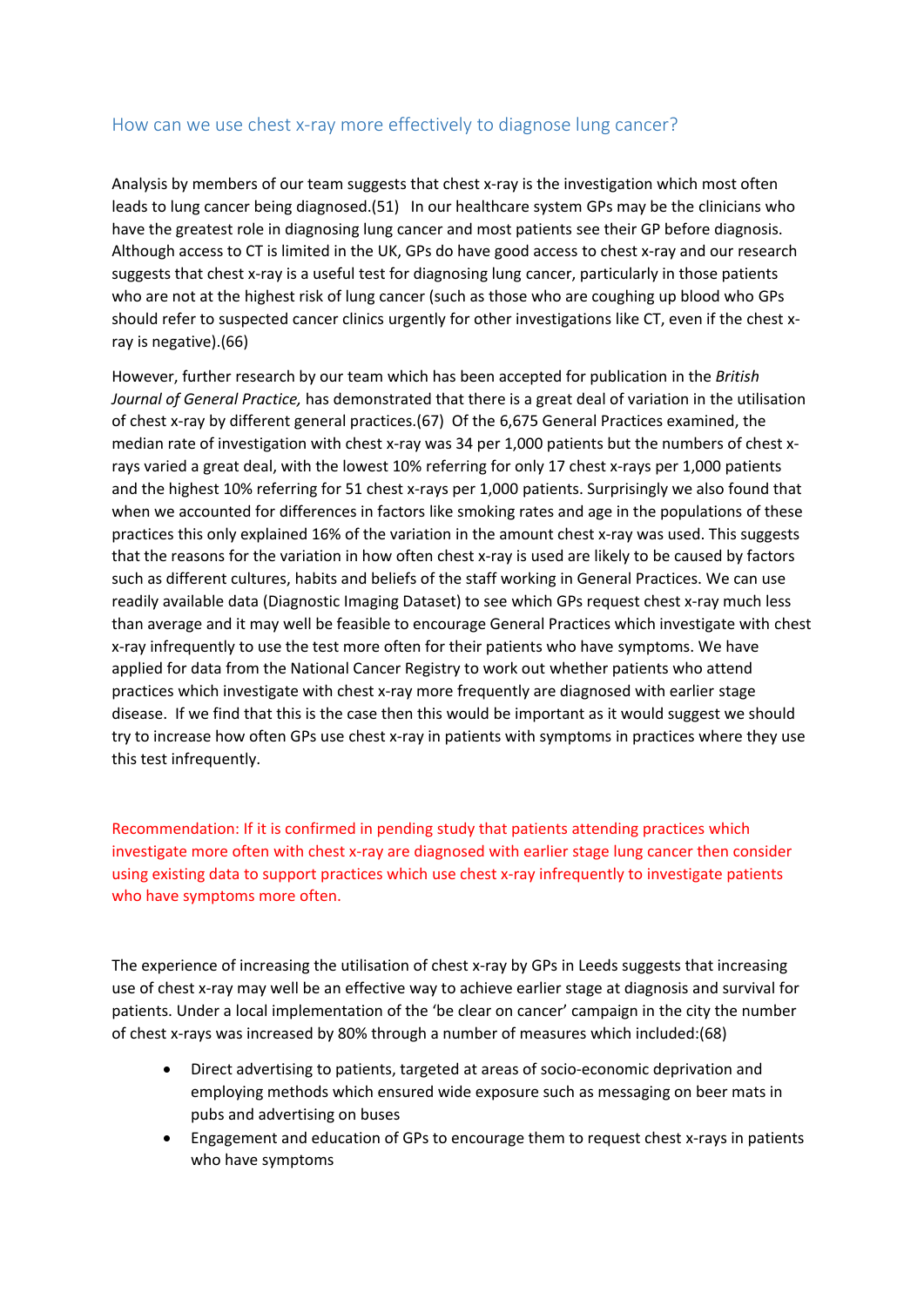Establishing a service whereby patients who had symptoms for which NICE recommend a chest x-ray should be arranged could have this investigation organised directly without having to first see a GP(66)

The increase in the number of chest x-rays which resulted was associated with a 9% increase in the proportion of patients who were diagnosed with early stage lung cancer and a 9% decrease in the proportion of those who were diagnosed with late stage cancer along with an improvement in survival. Because the study was an observational study, rather than a trial, it is not possible to definitively say that these improvements were because of the increase in the number of chest xrays, but it does seem plausible that the campaign did contribute since the improvements in Leeds were greater than those seen in England and Wales overall in the same period.(68) The pending study mentioned above which will link lung cancer outcomes with the amount of times different general practices use chest x-ray will give us a more definitive evidence as to whether increasing the number of chest x-rays requested by GPs might improve survival.

In the meantime we should consider replicating the small number of services which have allowed patients to request their own chest x-rays particularly in view of the difficultly patients currently face in getting appointments to see their GP along with encouraging GPs to arrange investigations or referral for patients with symptoms that could be caused by lung cancer.(66, 69)

Recommendation: Encourage GPs to investigate patients who have symptoms that could be caused by lung cancer with chest x-ray and consider establishing services which allow patients to have a chest x-ray without seeing a GP if they have symptoms

#### <span id="page-16-0"></span>Other areas to consider

This submission has focused on lung cancer diagnosis, particularly from the perspective of primary care in England, though it has attempted to give an overview of several issues pertaining to lung cancer in general. Several of the issues referenced are beyond the core expertise of the author. The cancer services inquiry may wish to benefit from more detailed evidence on some of the following:

- geographic and socio-economic inequalities in diagnosis and treatment of lung cancer
- the behavioural science of what works in encouraging more patients who have symptoms to see their doctor or, for patients who are at risk of cancer, to get involved in screening if they are invited (witnesses may be able to give evidence across all major cancers as well as lung cancer)
- the experience of screening programmes and pilots currently underway in the UK (e.g. lung cancer screening pilots in Manchester and Liverpool and the Yorkshire Lung Cancer Screening Trial)
- radiology workforce issues
- measures that are required to reduce tobacco consumption and smoking cessation services
- the disruption to treatment and diagnosis caused by the coronavirus pandemic and possible consequences this might have for survival
- the situation in Scotland, Wales and Northern Ireland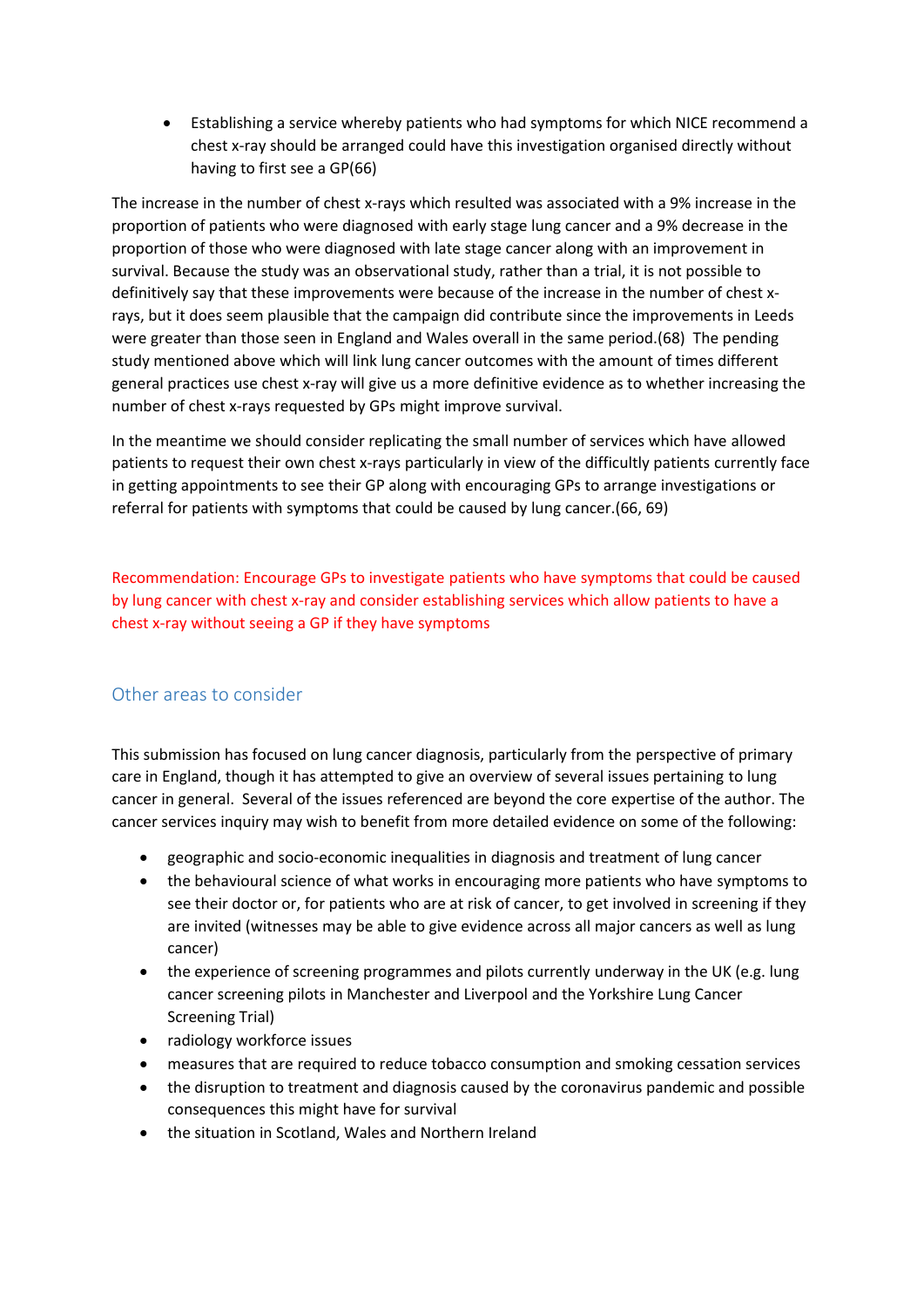### <span id="page-17-0"></span>Disclosures

Stephen Bradley is funded by Cancer Research UK for doctoral research on lung cancer diagnosis through the CanTest Programme Grant [C8640/A23385]. One of the research studies referred to in this submission was funded by the Mason Medical Foundation. Stephen Bradley was a co-applicant on a grant proposal to assess chest x-ray versus low dose computed tomography as a first line test for lung cancer in symptomatic patients (the proposal was declined). Stephen Bradley is also employed as a General Practitioner by Bevan Healthcare CIC, he is a member of the funding committee of the NIHR's Health Services and Delivery Research and a member of the Executive Committee of the Fabian Society, which is a political think tank. A full statement of disclosures is available: https://medicinehealth.leeds.ac.uk/medicine/staff/1211/dr-stephen-bradley

## <span id="page-17-1"></span>References

1. Cancer registration statistics, England, 2016 Office for National Statistics 2018 available from: https://www.ons.gov.uk/peoplepopulationandcommunity/healthandsocialcare/conditionsanddiseas es/bulletins/cancerregistrationstatisticsengland/final2016.

2. All data related to Deaths registered in England and Wales: 2017: Office for National Statistics; 2018 available from:

https://www.ons.gov.uk/peoplepopulationandcommunity/birthsdeathsandmarriages/deaths/bulleti ns/deathsregistrationsummarytables/2017/relateddata.

3. Breast cancer survival statistics: Cancer Research UK; 2014 available from:

https://www.cancerresearchuk.org/health-professional/cancer-statistics/statistics-by-cancertype/breast-cancer/survival#heading-Two.

4. Prostate cancer survival statistics: Cancer Research UK; available from:

https://www.cancerresearchuk.org/health-professional/cancer-statistics/statistics-by-cancertype/prostate-cancer/survival#heading-Two.

5. Bowel cancer survival statistics: Cancer Research UK; 2014 available from:

https://www.cancerresearchuk.org/health-professional/cancer-statistics/statistics-by-cancertype/bowel-cancer/survival#heading-Two.

6. Lung cancer survival statistics: Cancer Research UK; available from:

http://www.cancerresearchuk.org/health-professional/cancer-statistics/statistics-by-cancertype/lung-cancer/survival.

7. Arnold M, Rutherford MJ, Bardot A, Ferlay J, Andersson TML, Myklebust TÅ, et al. Progress in cancer survival, mortality, and incidence in seven high-income countries 1995–2014 (ICBP SURVMARK-2): a population-based study. The Lancet Oncology.

8. Beishon M. Explaining Europe's survival gaps. Cancer World. 2016(72).

9. State of Health in the EU United Kingdom Country Health Profile 2019. European Commission; 2019.

10. At risk of poverty rate by sex Eurostat; [Available from:

https://ec.europa.eu/eurostat/tgm/table.do?tab=table&plugin=1&language=en&pcode=tessi010. 11. Imperatori A, Harrison RN, Leitch DN, Rovera F, Lepore G, Dionigi G, et al. Lung cancer in Teesside (UK) and Varese (Italy): a comparison of management and survival. Thorax. 2006;61(3):232-9.

12. Møller H, Coupland VH, Tataru D, Peake MD, Mellemgaard A, Round T, et al. Geographical variations in the use of cancer treatments are associated with survival of lung cancer patients. 2018;73(6):530-7.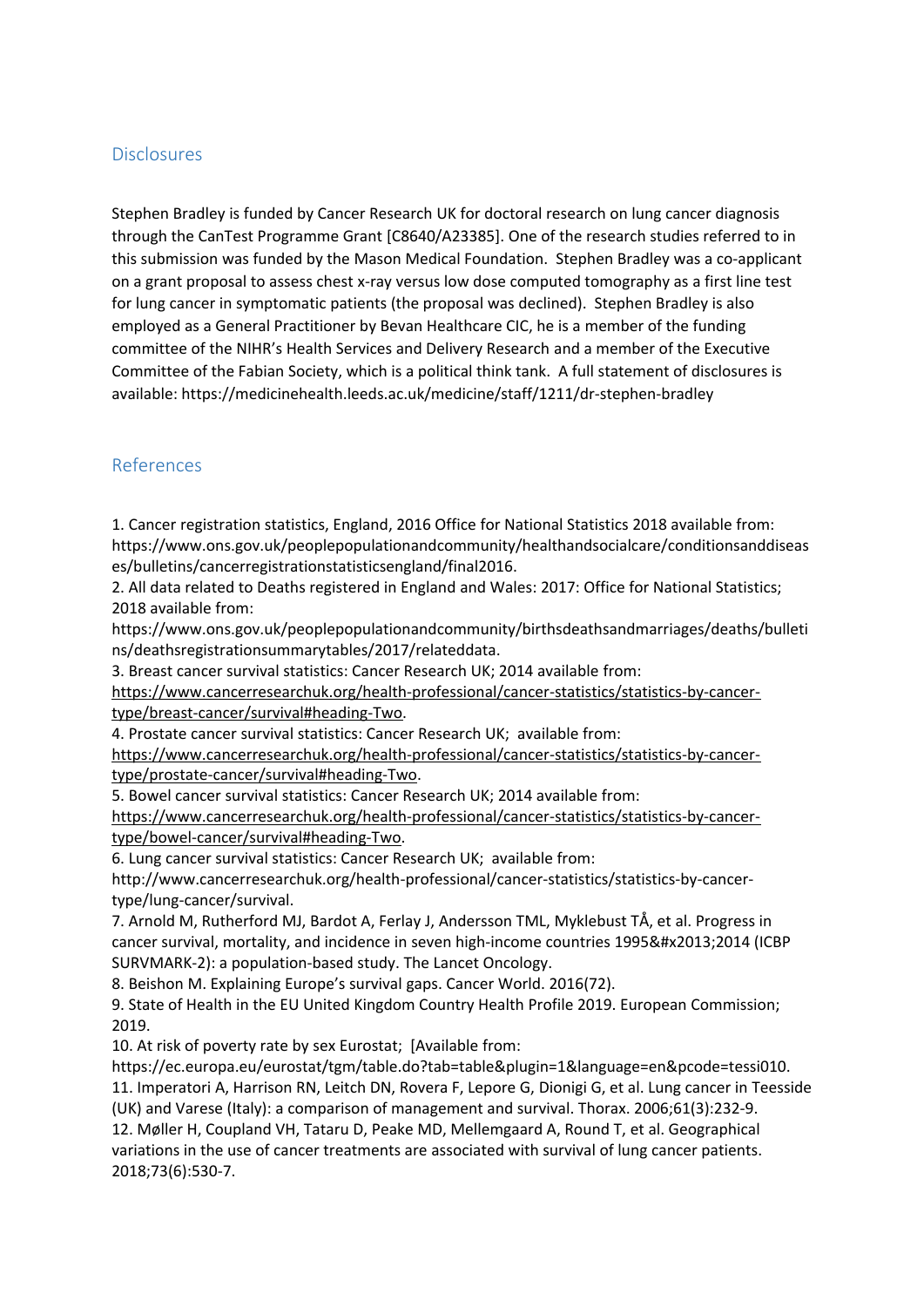13. Henson KE, Fry A, Lyratzopoulos G, Peake M, Roberts KJ, McPhail S. Sociodemographic variation in the use of chemotherapy and radiotherapy in patients with stage IV lung, oesophageal, stomach and pancreatic cancer: evidence from population-based data in England during 2013-2014. Br J Cancer. 2018;118(10):1382-90.

14. Araghi M, Fidler-Benaoudia M, Arnold M, Rutherford M, Bardot A, Ferlay J, et al. International differences in lung cancer survival by sex, histological type and stage at diagnosis: an ICBP SURVMARK-2 Study. 2021:thoraxjnl-2020-216555.

15. Lung cancer survival by stage at diagnosis Cancer Resarch UK; [Available from: https://www.cancerresearchuk.org/health-professional/cancer-statistics/statistics-by-cancertype/lung-cancer/survival#heading-Three.

16. Lung Cancer Statistics [Available from: https://www.cancerresearchuk.org/healthprofessional/cancer-statistics/statistics-by-cancer-type/lung-cancer.

17. NHS Long Term Plan. Chapter 3 Further progress on care quality and outcomes: Cancer: National Health Service; 2019 [Available from: https://www.longtermplan.nhs.uk/online-version/chapter-3 further-progress-on-care-quality-and-outcomes/better-care-for-major-health-conditions/cancer/. 18. OECD Data: Computed tomography (CT) exams: Organisation for Economic Co-operation and Development; 2019 [Available from: https://data.oecd.org/healthcare/computed-tomography-ctexams.htm.

19. Eurostat. Healthcare resource statistics-technical resources and medical technology: eurostat; 2019 [Available from: https://ec.europa.eu/eurostat/statistics-

explained/index.php/Healthcare\_resource\_statistics -

\_technical\_resources\_and\_medical\_technology#Availability\_of\_technical\_resources\_in\_hospitals.

20. Clinical radiology UK workforce census 2019 report. Royal College of Radiologists; 2020.

21. Richards M. Diagnostics: Recovery and Renewal – Report of the Independent Review of Diagnostic Services for NHS England. 2020.

22. Richards M, Thorlby R, Fisher R, Turton C. Unfinished business: An assessment of the national approach to improving cancer services in England 1995-2015. 2018.

23. Bradley SH, Abraham S, Callister ME, Grice A, Hamilton WT, Lopez RR, et al. Sensitivity of chest Xray for detecting lung cancer in people presenting with symptoms: a systematic review. 2019;69(689):e827-e35.

24. Foley RW, Nassour V, Oliver HC, Hall T, Masani V, Robinson G, et al. Chest X-ray in suspected lung cancer is harmful. Eur Radiol. 2021.

25. Hamilton W. Five misconceptions in cancer diagnosis. Br J Gen Pract. 2009;59(563):441-7. 26. Demagny L, Holtedahl K, Bachimont J, Thorsen T, Letourmy A, Bungener M. General

practitioners' role in cancer care: a French-Norwegian study. BMC Res Notes. 2009;2(1):200.

27. Tørring ML, Frydenberg M, Hansen RP, Olesen F, Vedsted P. Evidence of increasing mortality with longer diagnostic intervals for five common cancers: A cohort study in primary care. Eur J Cancer. 2013;49(9):2187-98.

28. Ewing M, Naredi P, Nemes S, Zhang C, Månsson J. Increased consultation frequency in primary care, a risk marker for cancer: a case–control study. Scand J Prim Health Care. 2016;34(2):205-12. 29. Nice guideline NG12 2015 [Available from: https://www.nice.org.uk/guidance/ng12.

30. Lyratzopoulos G, Abel GA, McPhail S, Neal RD, Rubin GP. Measures of promptness of cancer diagnosis in primary care: secondary analysis of national audit data on patients with 18 common and rarer cancers. Br J Cancer. 2013;108:686.

31. Routes to diagnosis National Cancer Registration and Analysis Service; 2021 available from: http://www.ncin.org.uk/publications/routes\_to\_diagnosis.

32. Chapple A, Ziebland S, McPherson A. Stigma, shame, and blame experienced by patients with lung cancer: qualitative study. 2004;328(7454):1470.

33. Friedemann Smith C, Whitaker KL, Winstanley K, Wardle J. Smokers are less likely than nonsmokers to seek help for a lung cancer 'alarm' symptom. 2016;71(7):659-61.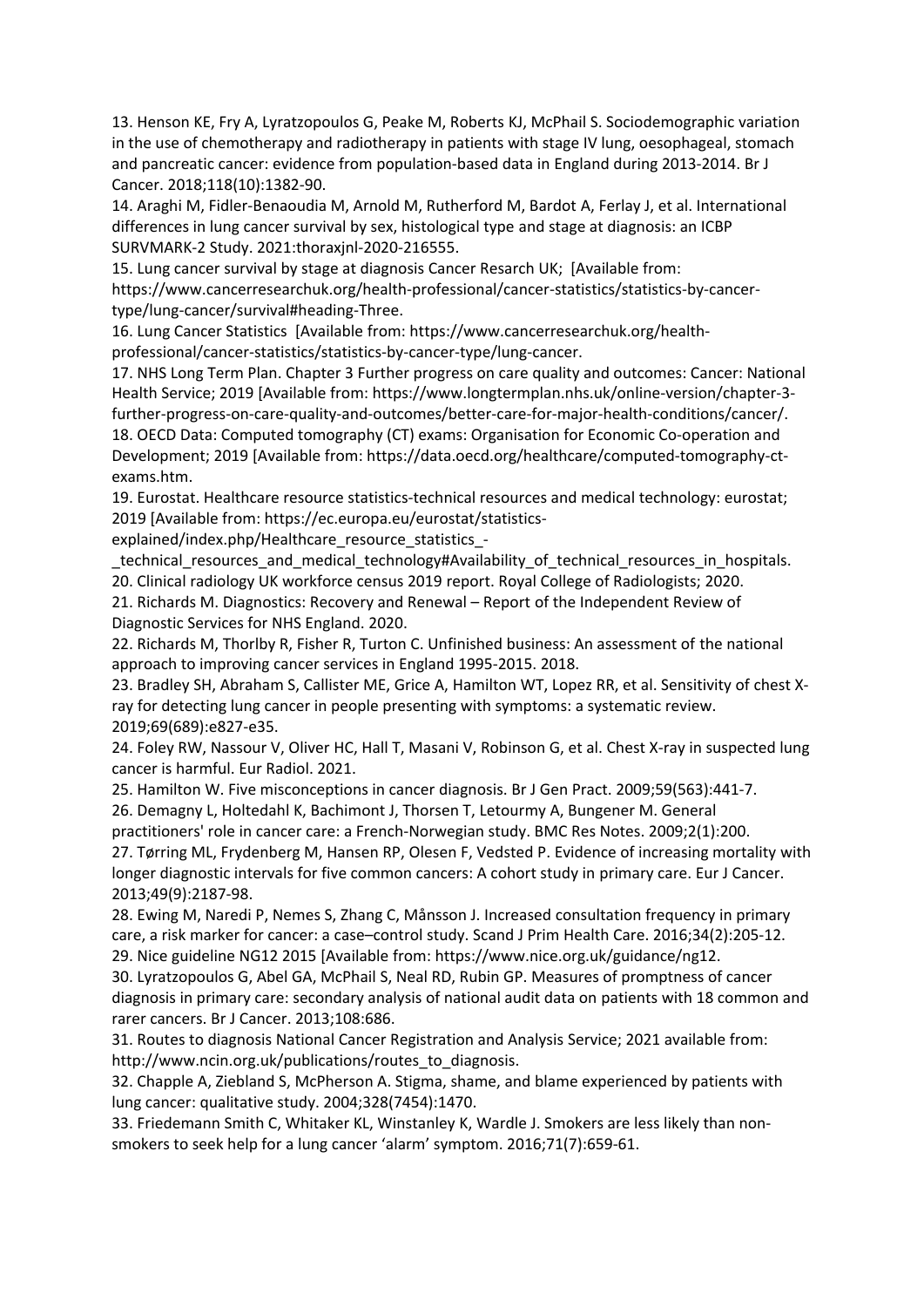34. McCutchan GM, Wood F, Edwards A, Richards R, Brain KE. Influences of cancer symptom knowledge, beliefs and barriers on cancer symptom presentation in relation to socioeconomic deprivation: a systematic review. BMC Cancer. 2015;15:1000-.

35. Chowienczyk S, Price S, Hamilton W. Changes in the presenting symptoms of lung cancer from 2000–2017: a serial cross-sectional study of observational records in UK primary care. Br J Gen Pract. 2020;70(692):e193-e9.

36. Hamilton W. The CAPER studies: five case-control studies aimed at identifying and quantifying the risk of cancer in symptomatic primary care patients. Br J Cancer. 2009;101:S80.

37. Oken MM, Hocking WG, Kvale PA, Andriole GL, Buys SS, Church TR, et al. Screening by Chest Radiograph and Lung Cancer Mortality. The Prostate, Lung, Clolrectal, and Ovarian (PLCO) Randomized Trial. Journal of the Americal Medical Association. 2011;306(17):1865-73.

38. Reduced Lung-Cancer Mortality with Low-Dose Computed Tomographic Screening. N Engl J Med. 2011;365(5):395-409.

39. de Koning HJ, van der Aalst CM, de Jong PA, Scholten ET, Nackaerts K, Heuvelmans MA, et al. Reduced Lung-Cancer Mortality with Volume CT Screening in a Randomized Trial. N Engl J Med. 2020;382(6):503-13.

40. International Agency for Research on Cancer; available from:

https://www.iarc.fr/infographics/benefits-and-harms-of-lung-cancer-screening/.

41. Gracie K, Kennedy MPT, Esterbrook G, Smith G, Blaxill P, Ameri AT, et al. The proportion of lung cancer patients attending UK lung cancer clinics who would have been eligible for low-dose CT screening. Eur Respir J. 2019:1802221.

42. Field JK, Duffy SW, Baldwin DR, Whynes DK, Devaraj A, Brain KE, et al. UK Lung Cancer RCT Pilot Screening Trial: baseline findings from the screening arm provide evidence for the potential implementation of lung cancer screening. Thorax. 2016;71(2):161-70.

43. Kinsinger LS, Anderson C, Kim J, Larson M, Chan SH, King HA, et al. Implementation of Lung Cancer Screening in the Veterans Health Administration. JAMA Internal Medicine. 2017;177(3):399- 406.

44. Crosbie PA, Balata H, Evison M, Atack M, Bayliss-Brideaux V, Colligan D, et al. Implementing lung cancer screening: baseline results from a community-based 'Lung Health Check' pilot in deprived areas of Manchester. Thorax. 2019;74(4):405-9.

45. Robbins HA, Alcala K, Swerdlow AJ, Schoemaker MJ, Wareham N, Travis RC, et al. Comparative performance of lung cancer risk models to define lung screening eligibility in the United Kingdom. Br J Cancer. 2021;124(12):2026-34.

46. Mathios D, Johansen JS, Cristiano S, Medina JE, Phallen J, Larsen KR, et al. Detection and characterization of lung cancer using cell-free DNA fragmentomes. Nature Communications. 2021;12(1):5060.

47. Liu MC, Oxnard GR, Klein EA, Swanton C, Seiden MV, Liu MC, et al. Sensitive and specific multicancer detection and localization using methylation signatures in cell-free DNA. Ann Oncol. 2020;31(6):745-59.

48. Bradley SH, Shinkins B, Kennedy MPT. What is the balance of benefits and harms for lung cancer screening with low-dose computed tomography? J R Soc Med. 2021;114(4):164-70.

49. Snowsill T, Yang H, Griffin E, Long L, Varley-Campbell J, Coelho H, et al. Low-dose computed tomography for lung cancer screening in high-risk populations: a systematic review and economic evaluation. 2018;22:69.

50. Hinde S, Crilly T, Balata H, Bartlett R, Crilly J, Barber P, et al. The cost-effectiveness of the Manchester 'lung health checks', a community-based lung cancer low-dose CT screening pilot. Lung Cancer. 2018;126:119-24.

51. Bradley C, Aslam R, Kennedy MP, Bhartia B, Bradley SH, Hamilton WT, et al. Chest radiograph: the predominant radiological route to diagnosis for lung cancer and a key component of the recovery from Covid-19